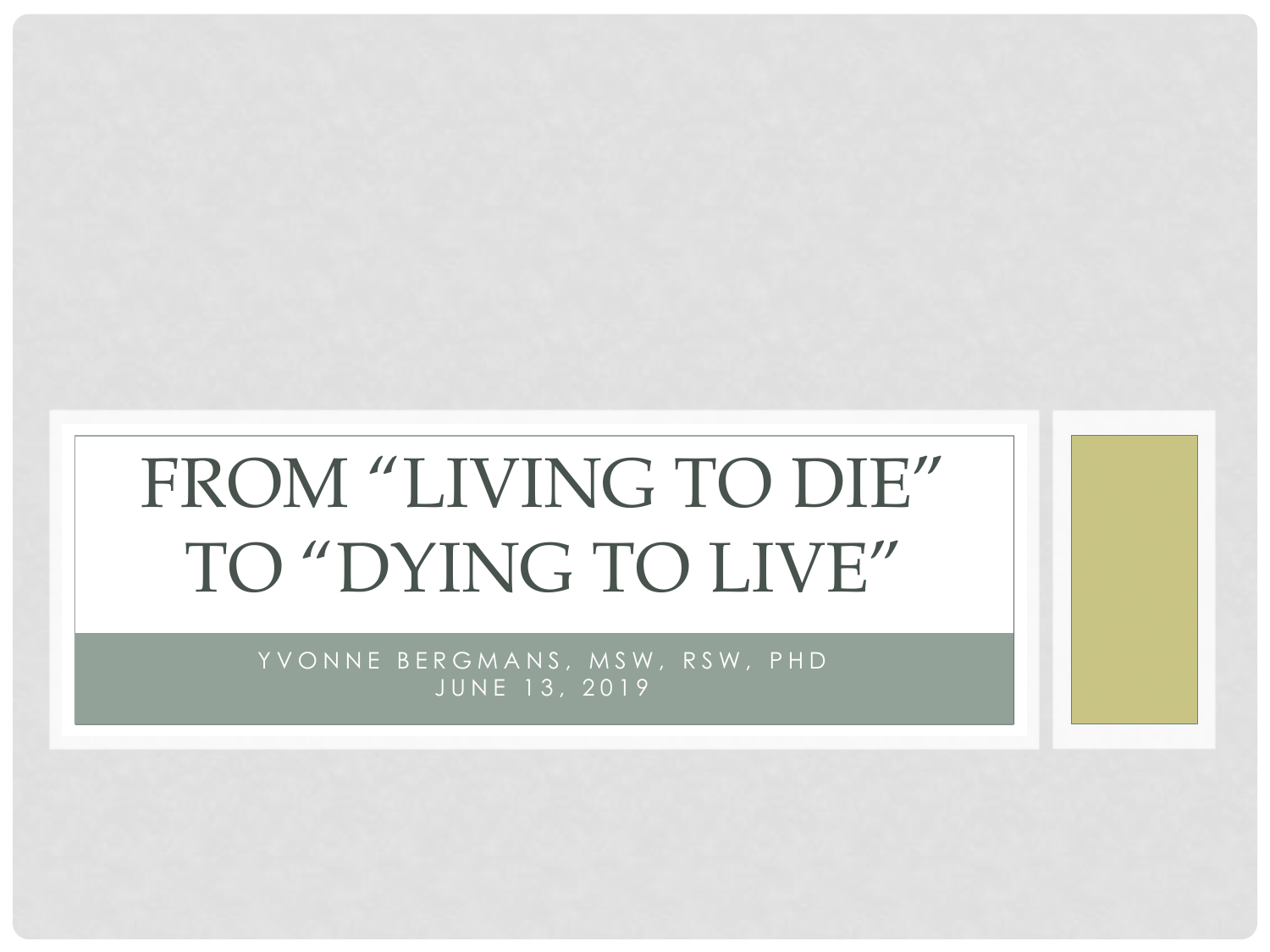### SUICIDE ATTEMPTS

• Underlying all theoretical understandings of suicidality is deep emotional pain or "psychache"

(Selby, 2014; Shneidman, 1993).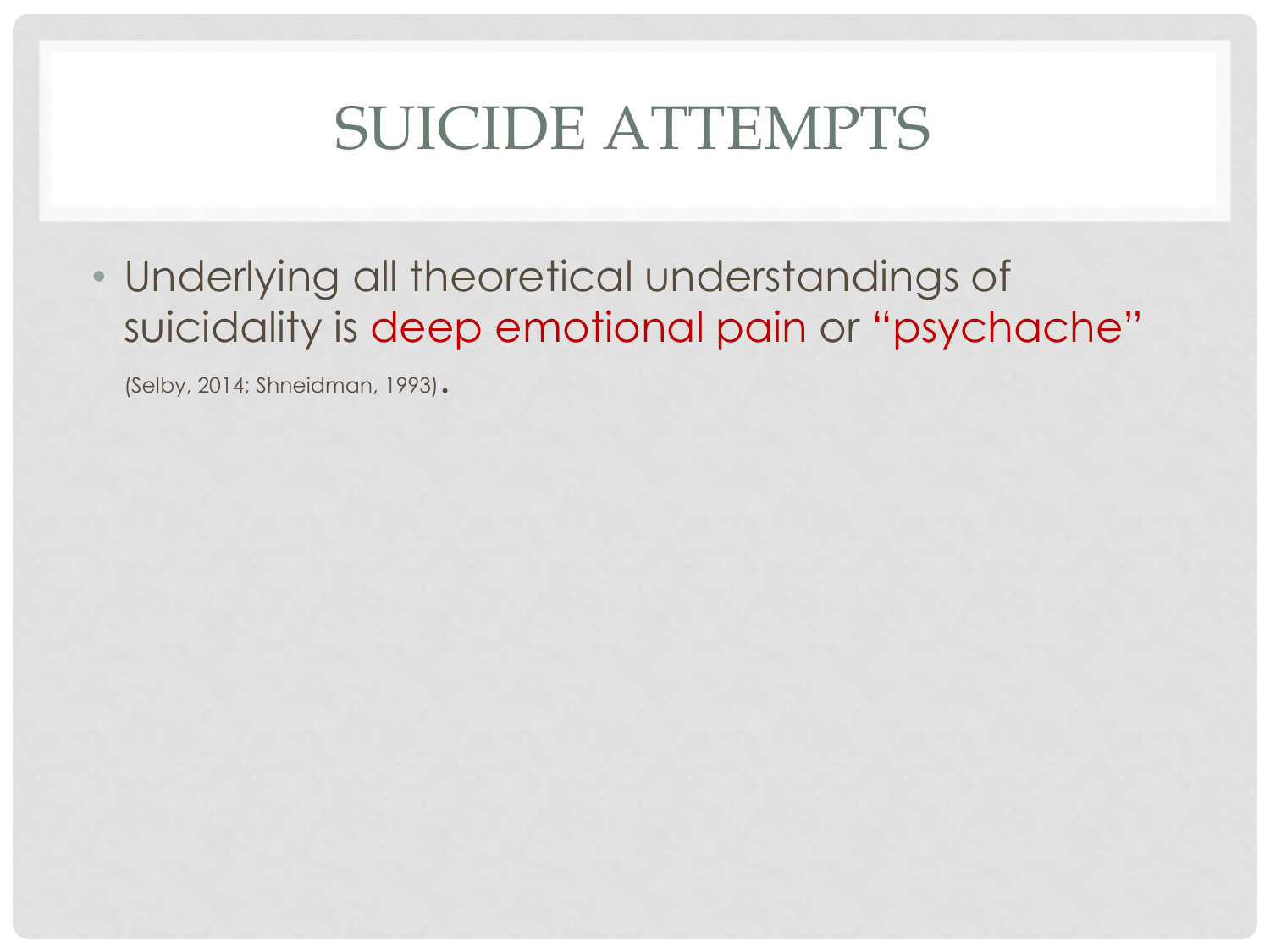#### RECENT TRENDS-A PARADIGM SHIFT

POMPILI M. (2018) **THE INCREASE OF SUICIDE RATES: THE NEED FOR A PARADIGM SHIFT**  WWW.THELANCET.COM VOL 392 AUGUST 11, 2018

- "A paradigm shift is needed that should focus the assessment of suicide risk on the centrality of the mental pain in suicidal individuals. (Shneidman ES. Suicide as psychache. *J Nerv Ment Dis* 1993; **181:** 145–47)
- Suicide risk is too often considered a symptom of a given disorder or disease, and a medical approach is taken to explain the individual's wish to die. However, as a complex, multifactorial process, suicide risk is generated over the course of several years via the developmental processes of the individual. (Turecki G, Ernst C, Jollant F, Labonte B, Mechawar N. The neurodevelopmental origins of suicidal behavior. *Trends Neurosci* 2012; **35:** 14–23.)
- Rates of suicide can only be reduced if resources are devoted to understanding the mental distress of individuals who are suicidal and by promoting effective connection with clinicians. Suicide risk is typically assessed with checklists, psychometric instruments (eg, Beck hopelessness scale, suicide intent scale, suicidal ideation questionnaire, reasons for living inventory), and clinical interviews. Such an approach, although important, does not necessarily promote empathic understanding of patients' negative and painful emotions. Getting in touch with how clinicians respond emotionally to the assessment of suicide risk in their patients could help overcome barriers.
- Many unmet needs exist in the care of suicidal people, and suicide prevention measures will only be effective if the subjective experiences of our patients are taken into account."

•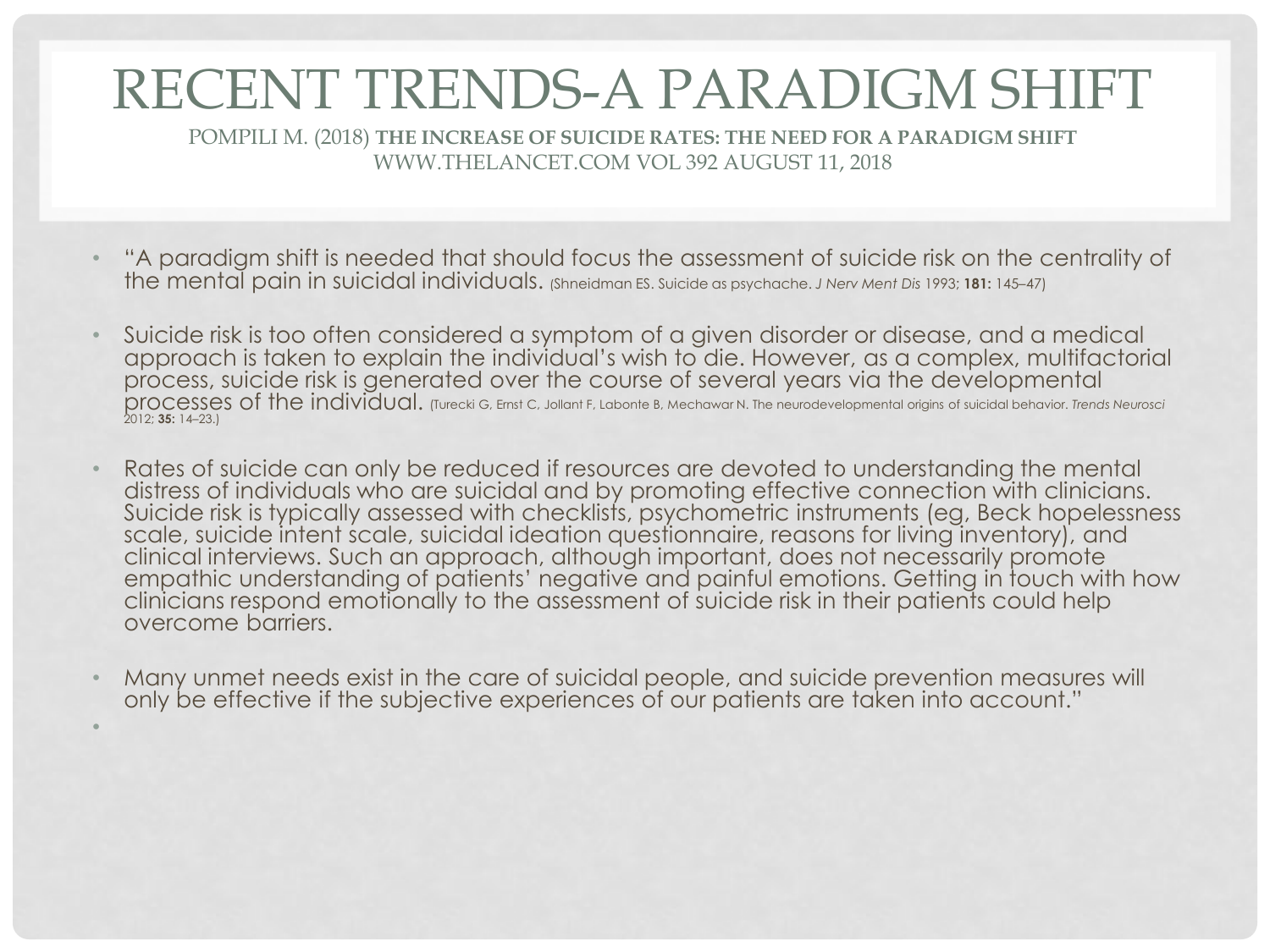# ROLE OF DIAGNOSIS ACCORDING TO LINEHAN (2008)

- "No compelling evidence that the disease model has led to effective interventions for suicide prevention"
- "treatments targeting suicide behavior have been much more effective than those targeting the underlying disorder."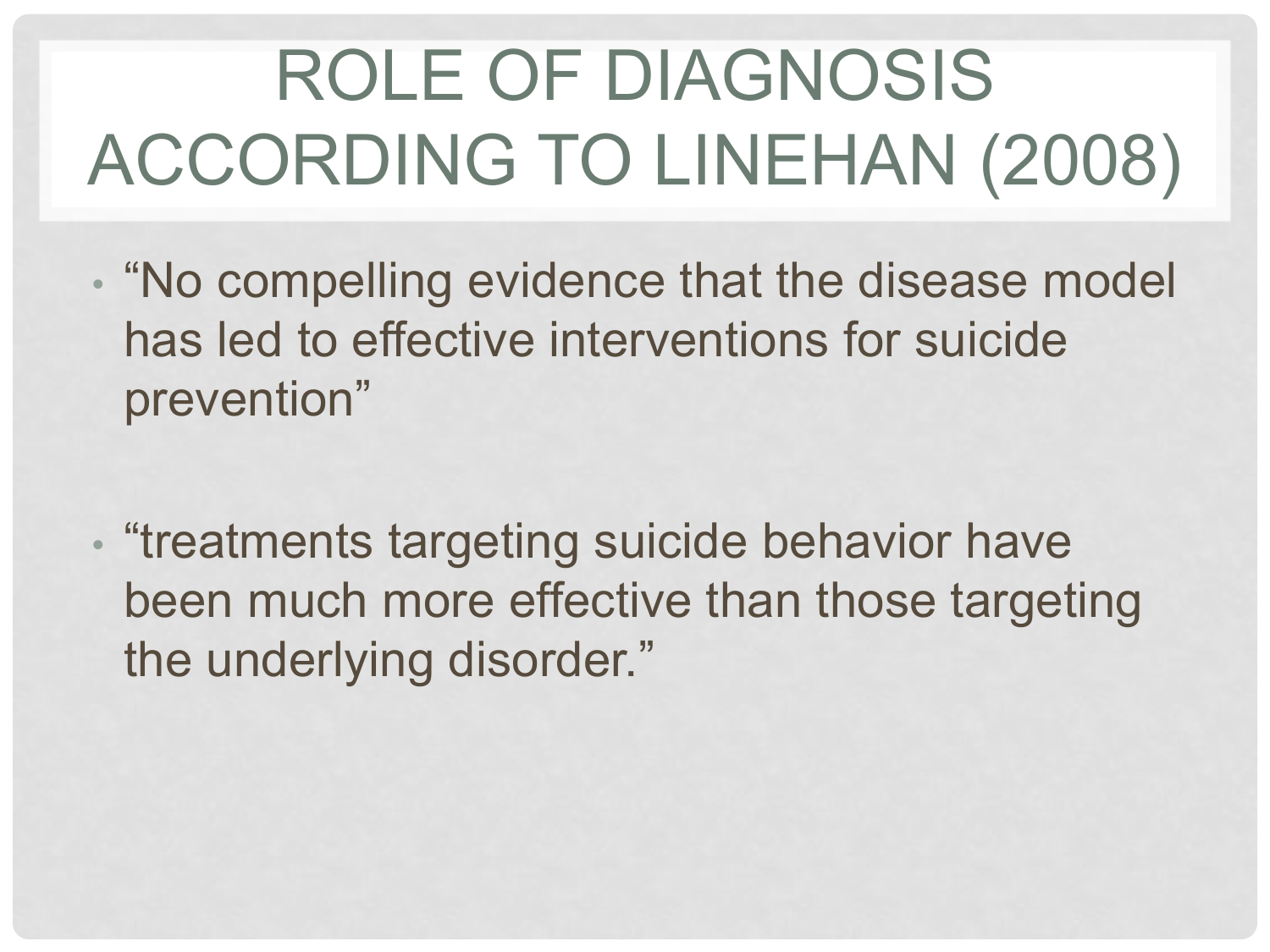### QUALITATIVE STUDIES (NON-RSA SPECIFIC)

- Interventions Account for:
	- the individual's understanding of their attempts (Leitner et al., 2008);
	- The person's perceptions of themselves in the world, their future and their relationships to others (Bennett, Coggan, & Adams, 2002; Bostik & Everall 2007; Everall et al. 2006; Han et al., 2014; Paproski, 1997; Taylor, 2002);
- Identified as important:
	- Access to people who are available, supportive, nonjudgmental (Bennet et al., 2002; Leitner et al., 2008);
	- Providing skill development in the areas of understanding emotions and problem solving (Bennet et al., 2002; Han et al., 2014)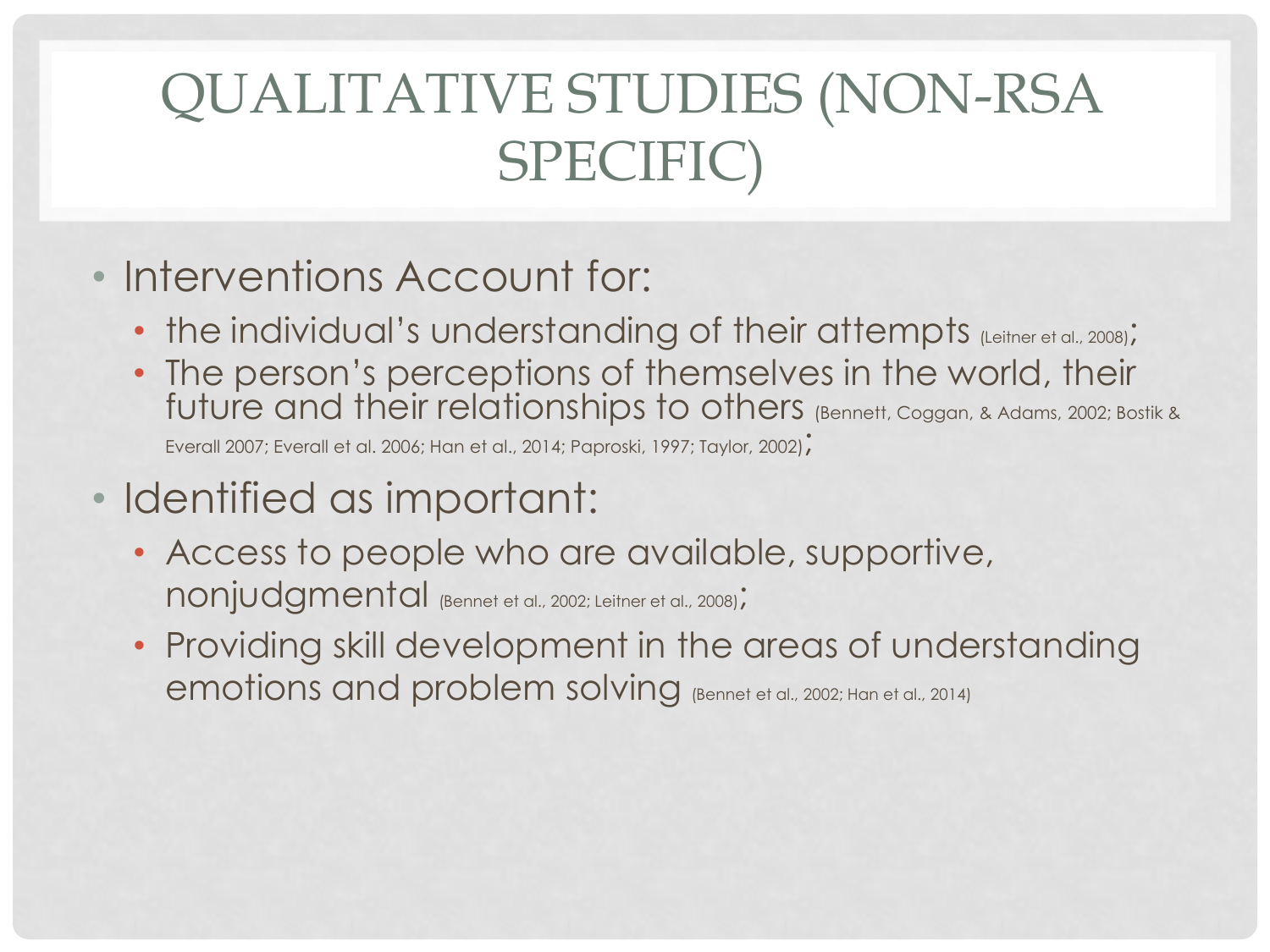### SEEKING CLARIFICATION AND UNDERSTANDING

• It sounds like you're experiencing a lot of pain, what are your thoughts about dealing with it? How are you managing to cope? Have you thought of ending your life?

#### • **IF YOU DON'T ASK, YOU DON'T KNOW!**

- What is the difference between non-intentional self harm and a suicide attempt? How do you know the difference? How would I see/hear that it's different?
- What would suicide end for you? How would dying be helpful?
- How is NSSI helpful for you? What need does it meet?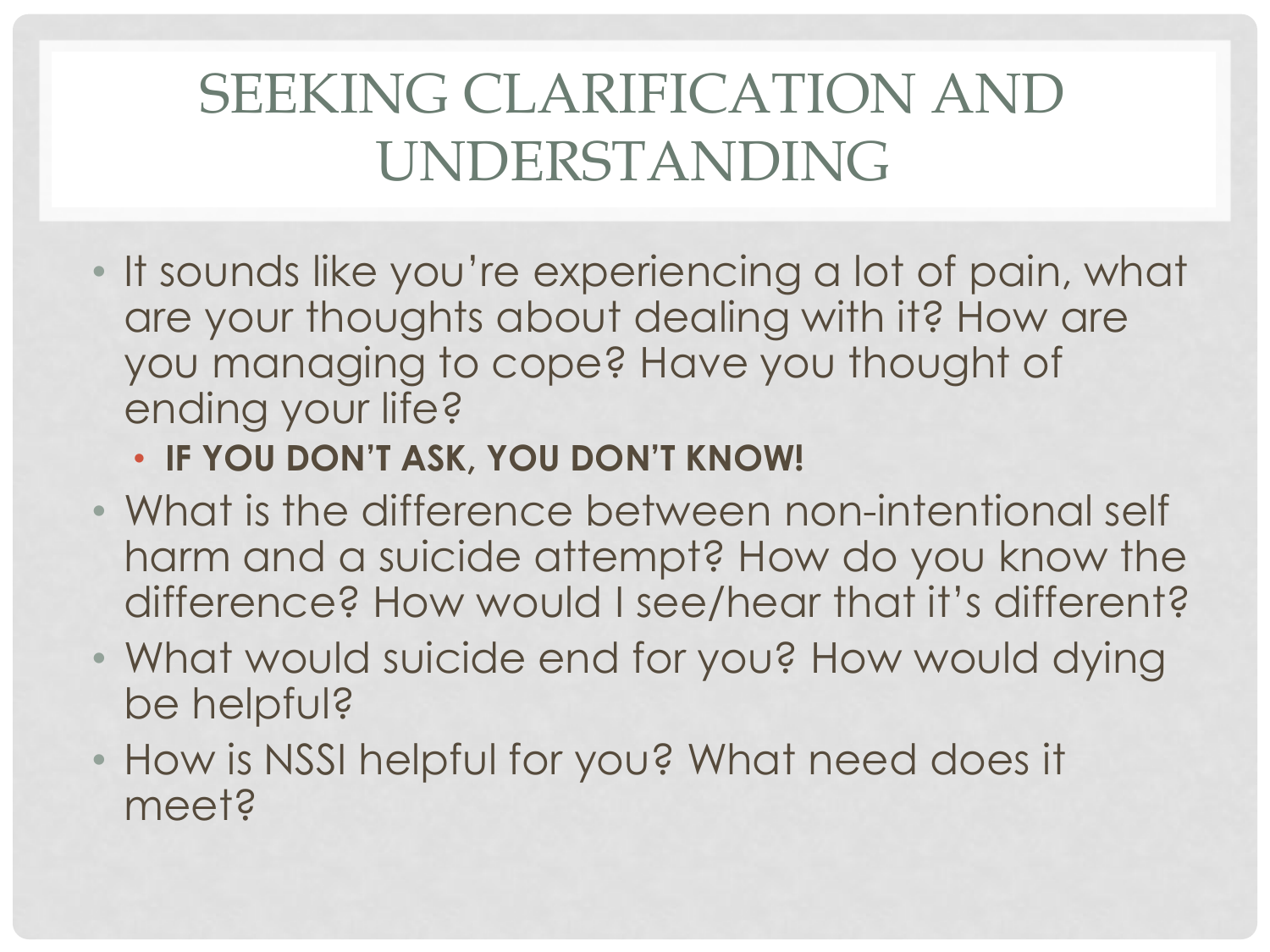## CAREPROVIDER ATTRIBUTES

- Collaboration, respect, individualized approaches, and an inherent belief in the value of the suicidal person (Cutcliffe, Stevenson, Jackson et al., 2006; Gordon, Stevenson & Cutcliffe, 2014);
- The pain has been acknowledged and validated (Gordon et al., 2014; Samuelsson et al., 2000; Sun, Long & Tsao, 2014; Talseth, 1999).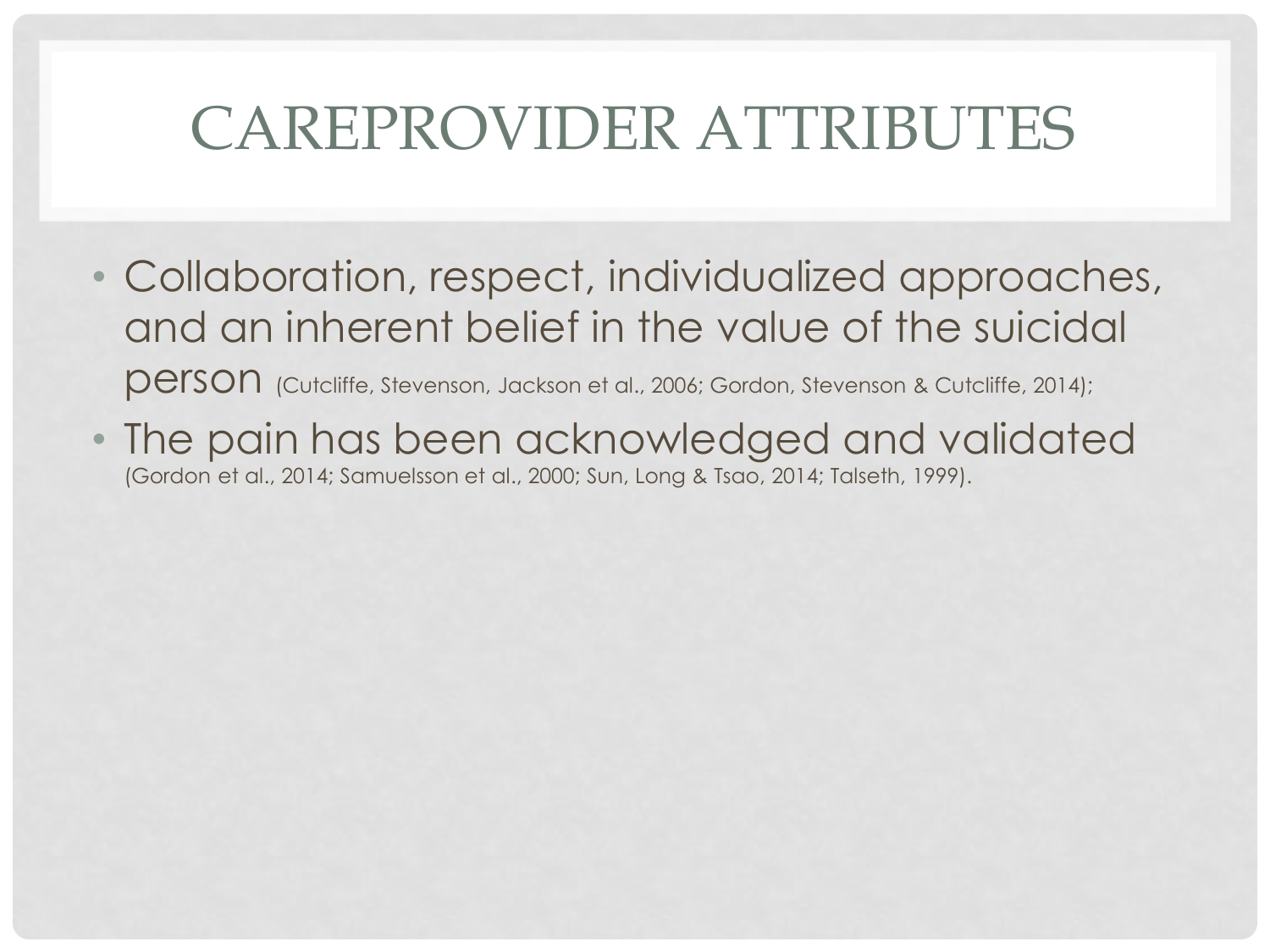## 3 C'S +

- Each session carries the underpinnings of:
	- Competency, control, choice
	- Keeping safer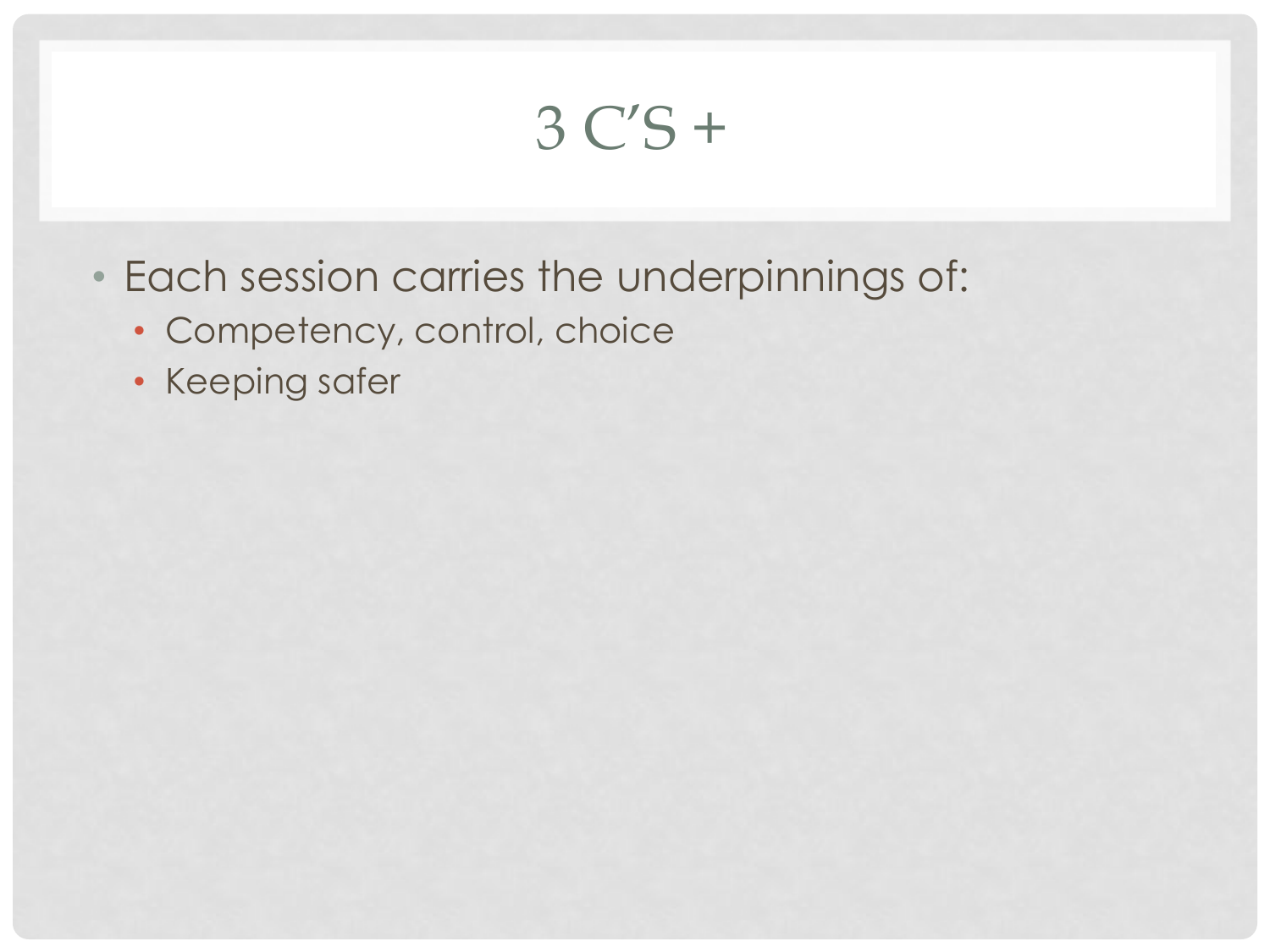### FRAMEWORK

• Suicide attempts are understood as a communication of the need to 'end the pain, even if just for a moment' (Dieter, Nicholls, Pearlman, 2000).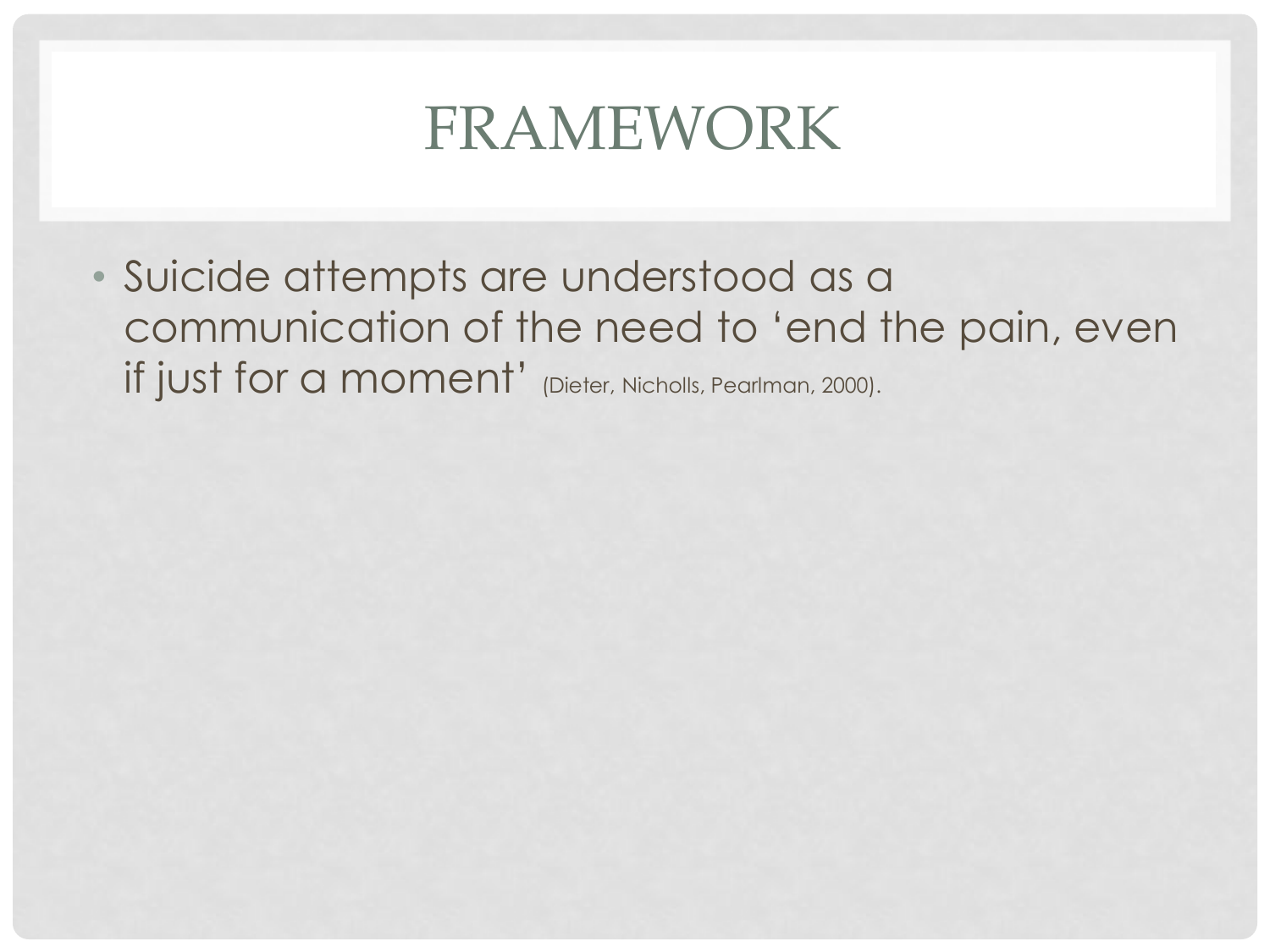### THEORETICAL UNDERPINNINGS TO BEGIN:

- "undifferentiated states of high emotional arousal…*unstoried emotions*—are almost always experienced as disorganizing, distressing, and frightening by participants" (Angus & Greenberg, 201, p.21).
- "naming an emotion integrates action, emotion, and meaning and provides access to the story in which it is imbedded" (Angus and Greenberg, 2011 p.21).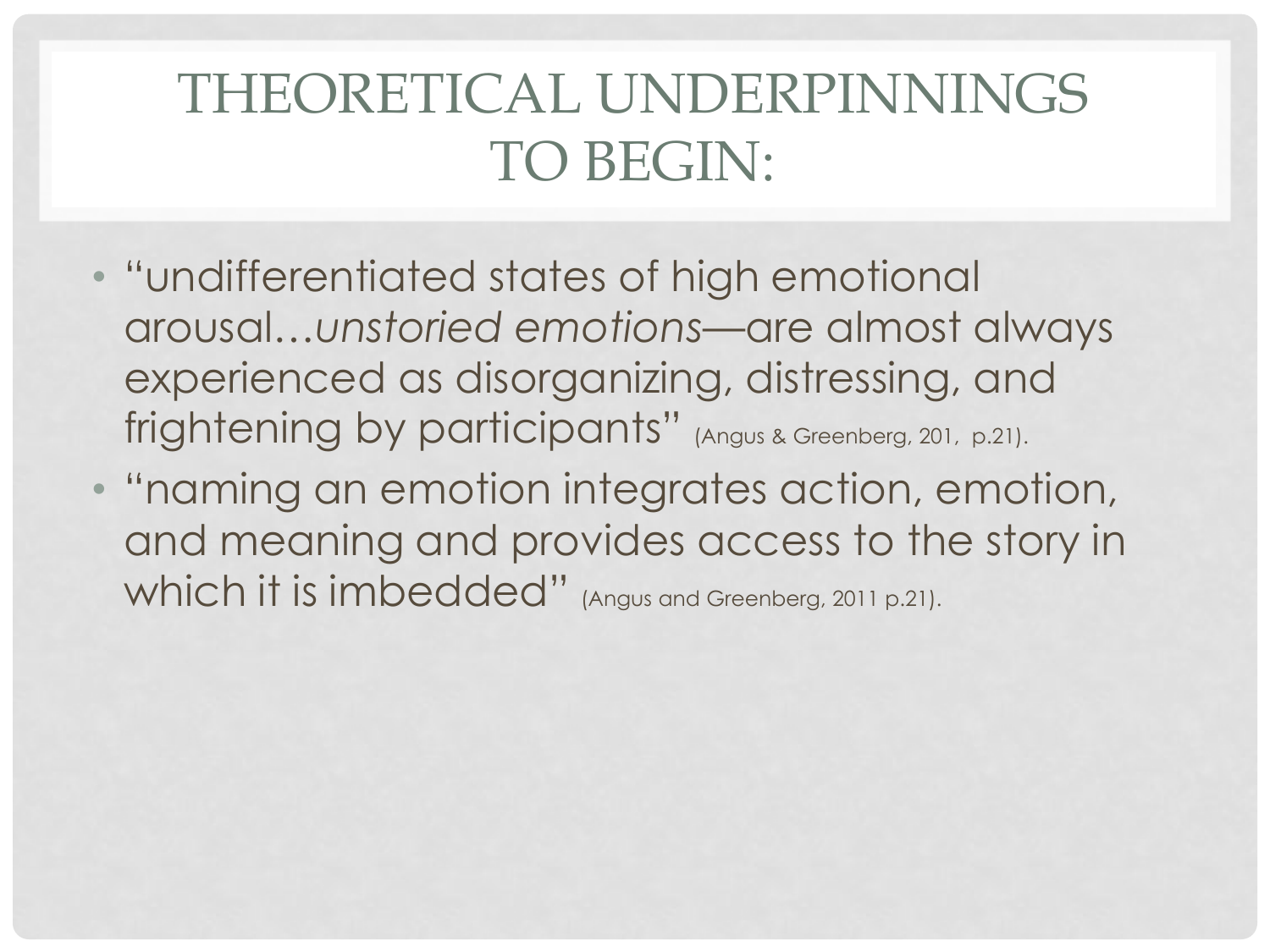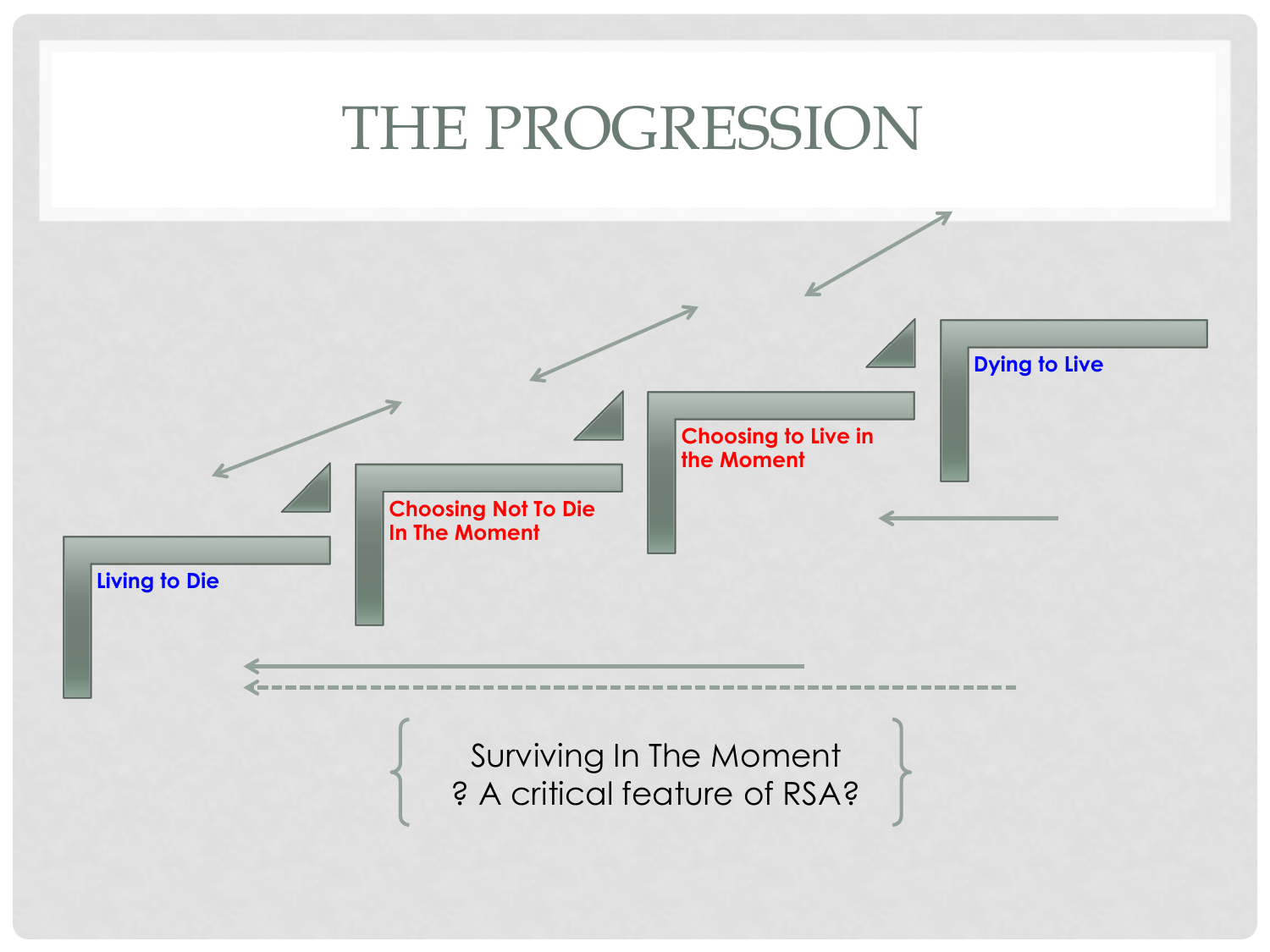# LIVING TO DIE

- Experience/Feelings
	- Great emotional pain.
- Thoughts/Choices
	- No future.
	- No hope.
	- "It will never end".
	- "No one gets it".
	- "I need to stop the pain".
- Careprovider Response
	- Nonjudgmental support.
	- Eliciting understanding of the experience.
	- Validation and humanization.
	- Safety.
	- De-escalation.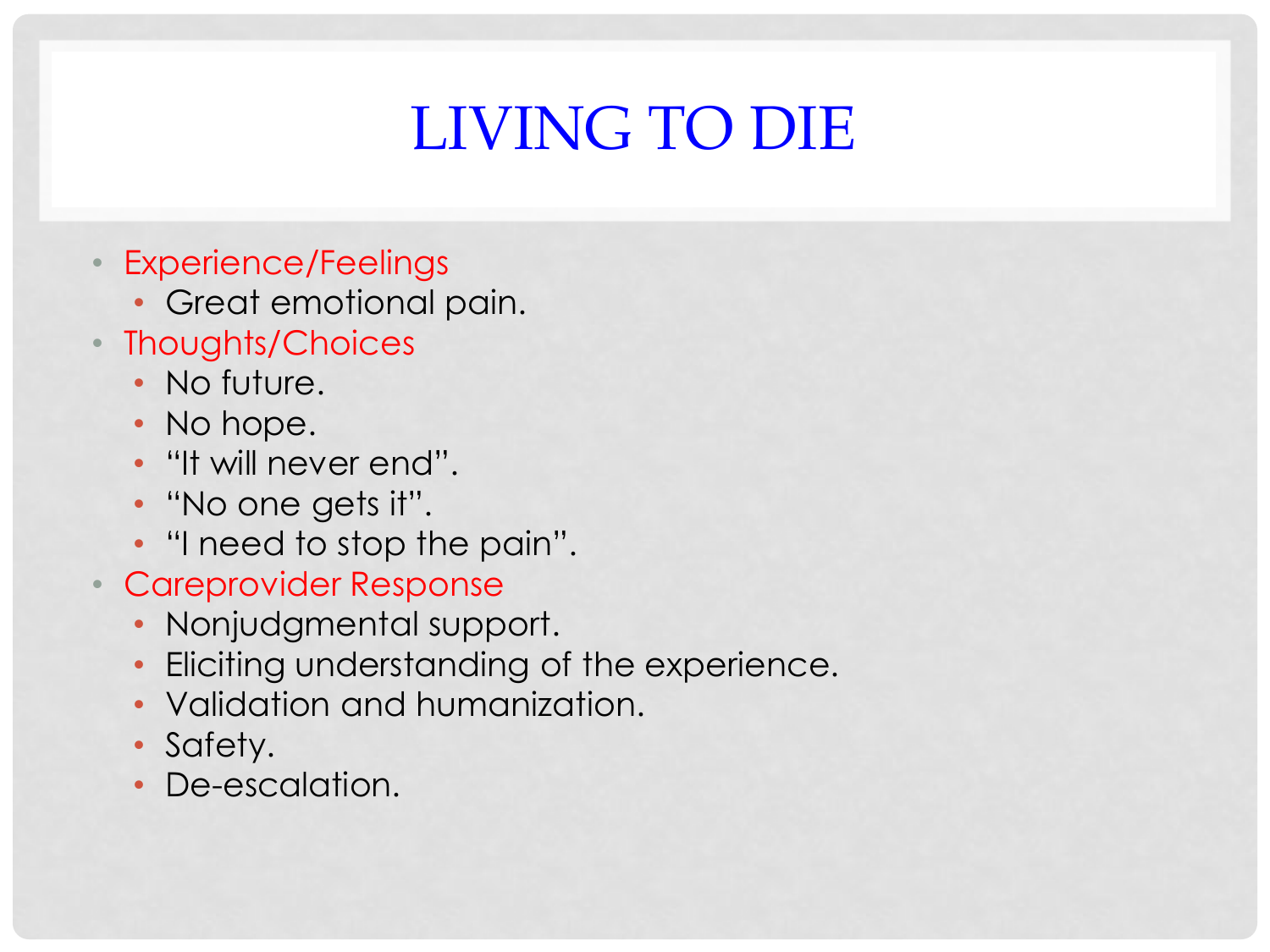### RELATIONSHIP TO SUICIDE CHANGES: LIVING TO DIE

- Meaning of suicide and death were described in three categories:
	- "suicide as mistress"
		- A comfort; an inevitable outcome; or as a solution to an intolerable life to which there was no connection. "*Suicide was .. my mistress… it was my solution for all.*  (15:100).
	- "to never feel again"
		- "*suicide would be to never feel it again…because it becomes so intense you know, …you just want to burst out of your own body um the emotion gets so high.." (2:461)*

#### • suicide served as an identity,

• "*I was going to die by suicide either by the time I was sixteen or by the end of high school and when you tell yourself that so many times it becomes so integrated, you know that you not only believe it but it becomes a promise to yourself and so every time I failed an attempt I wasn't just failing myself I was failing that promise you know which really became my whole purpose and identity" (13:220)*

Bergmans, Y., Langley, J., Links, P.S. & Lavery, J.V. (2009). The Perspectives of Young Adults on Recovery from Repeated Suicide-Related Behavior. *Crisis.* 30(3):120-127.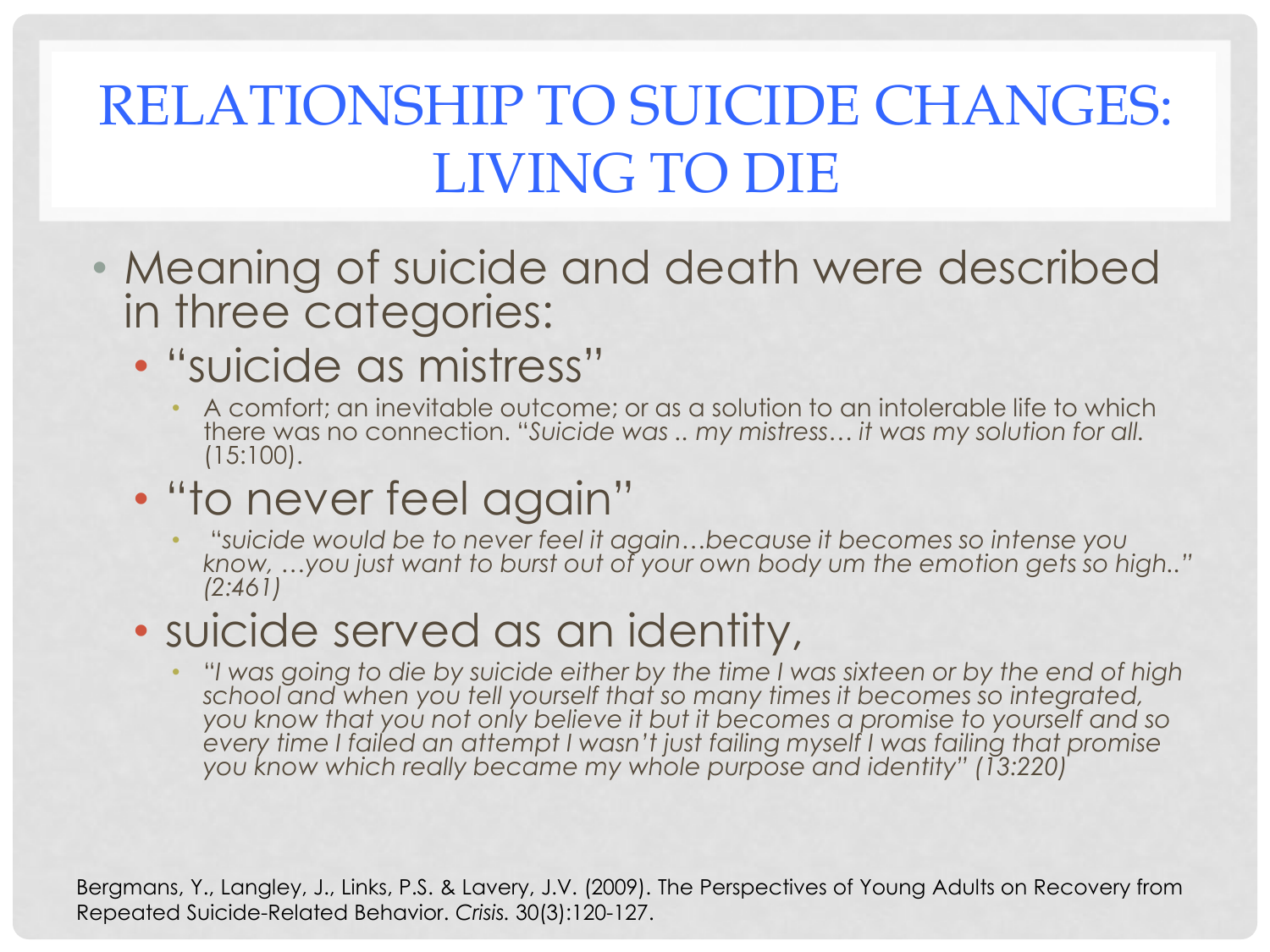## CHOOSING IN THE MOMENT

- Alone
	- "*I, I can't do this. I, I, I'm alone, I can't do this. No one really knows what I'm going through. I can't, I can't bear this burden any longer."*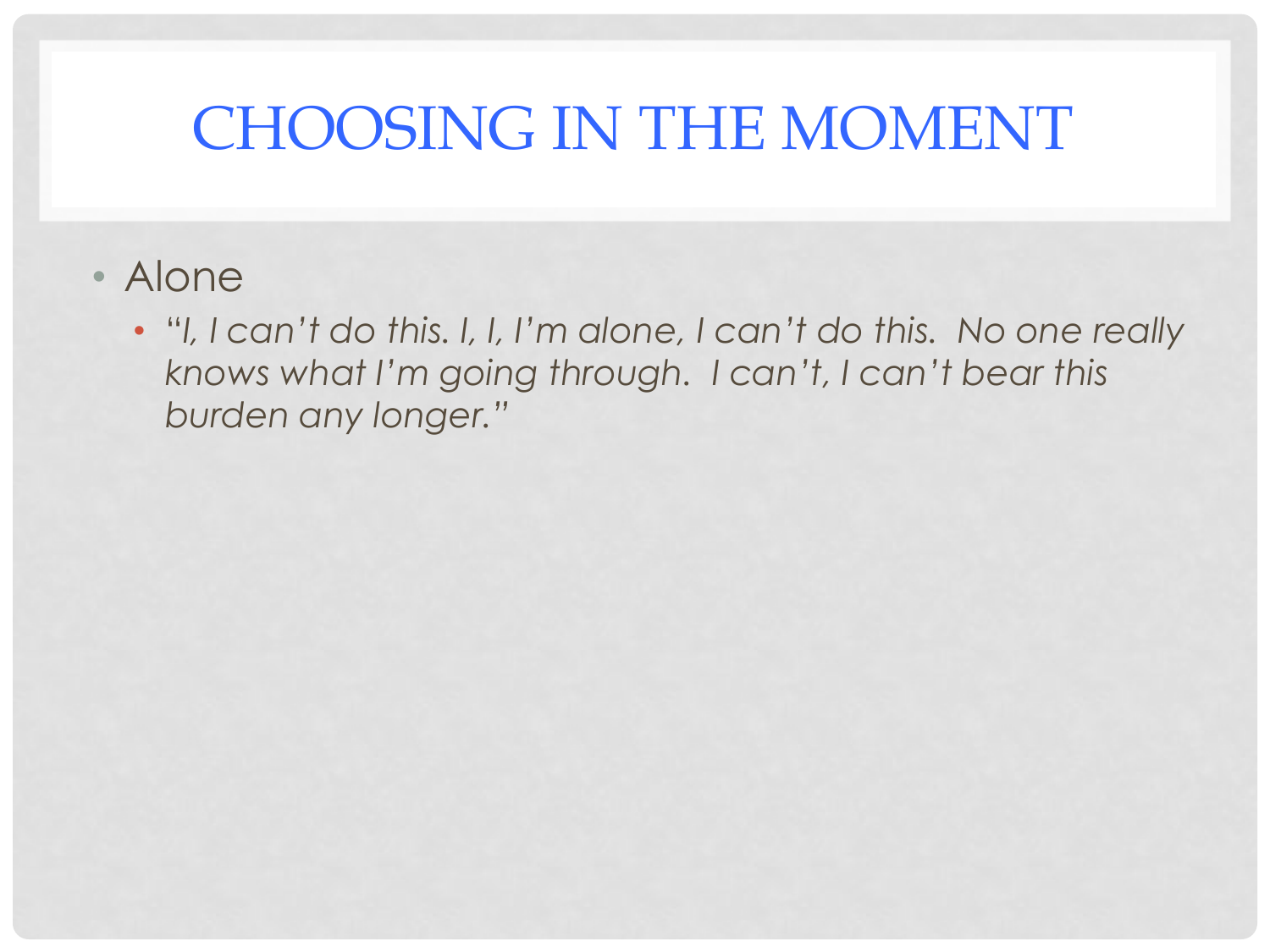- Experience/Feelings
	- Great emotional pain.
- Thoughts/Choices
	- This has to stop.
	- I can't do this.
	- Possibility.
	- Maybe if I….
- Careprovider Response
	- Nonjudgmental support.
	- What do you want to end?
	- Validation and humanization.
	- Providing a language of context and understanding the experience.
	- De-escalation strategies.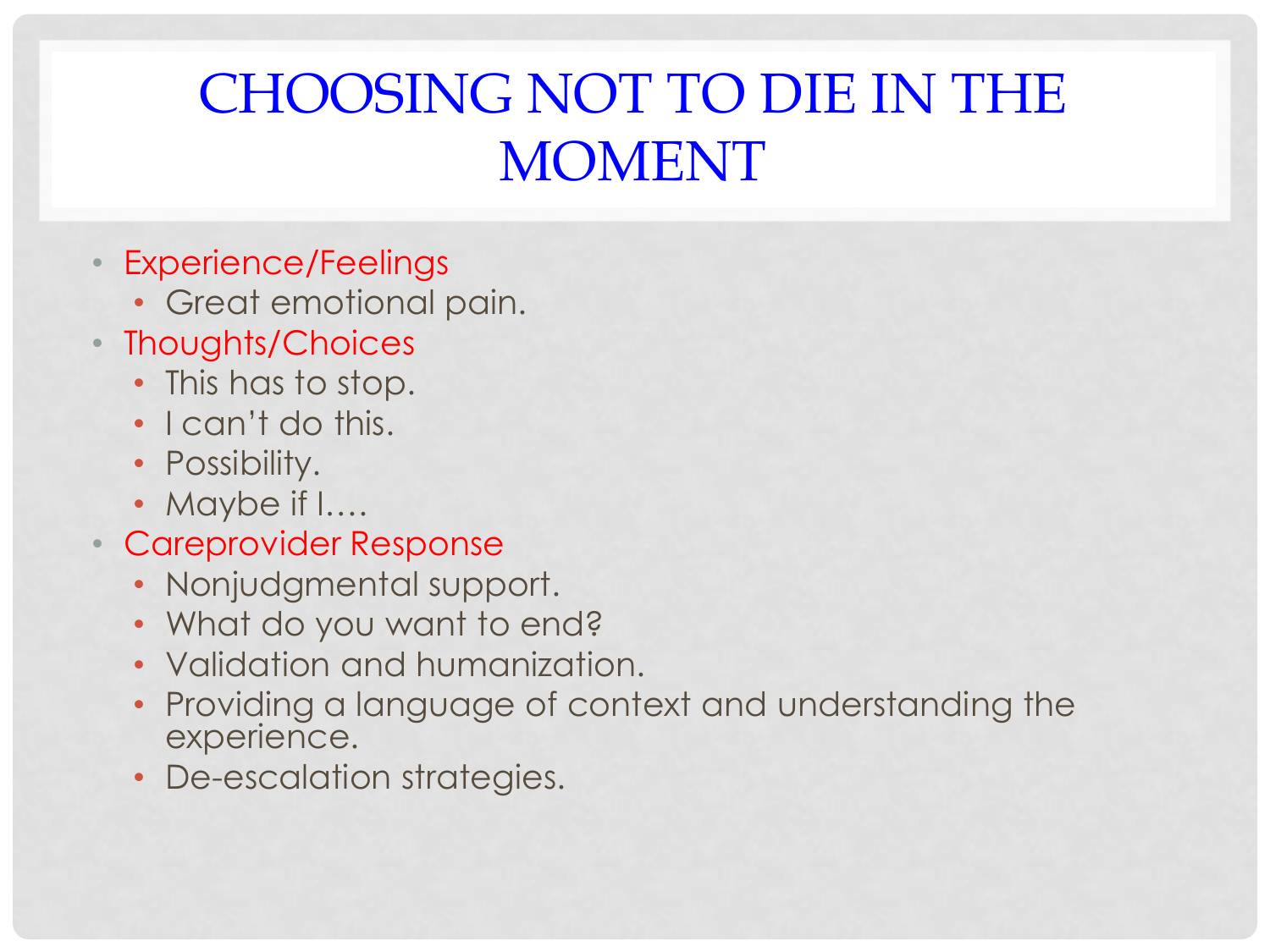- Experience/Feelings
	- Great emotional pain.
- Thoughts/Choices
	- "This has to stop".
	- "I can't do this".
	- Possibility.
	- "Maybe if I…."
- Careprovider Response
	- Nonjudgmental support.
	- What do you want to end?
	- Validation and humanization.
	- Providing a language of context and understanding the experience.
	- De-escalation strategies.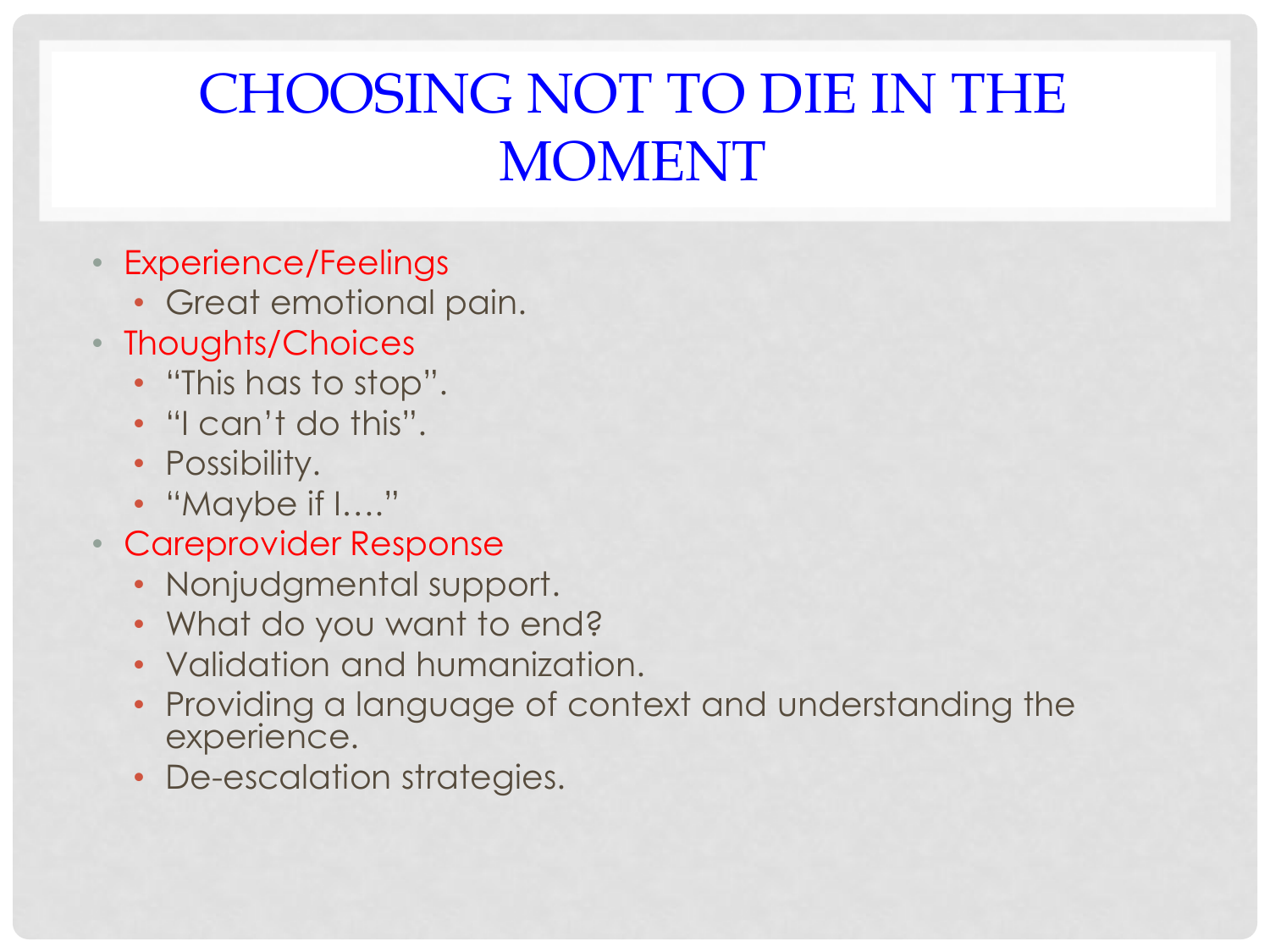# •Reaching Out:

• "…I wasn't able to talk about any of those things nor was anyone I *knew in my immediate universe able to talk about those things. … I think the biggest thing I still struggle with 100% is shame and stigma, like it's still a big- problem for me…"*

# •A Common Language:

• *"Knowing that when I wasn't safe, being able to come in here and say I wasn't safe, having people listen to me when I said I wasn't safe and that was basically all I could say at that point…When I'm able to say quite simply to somebody that I know speaks the same language and for me to say I'm not safe, I knew that he knew what I was saying. Whereas if I had gone anywhere else and said I'm not safe they might've just you know turned around and said you know what the hell are you talking about and thrown me back out*."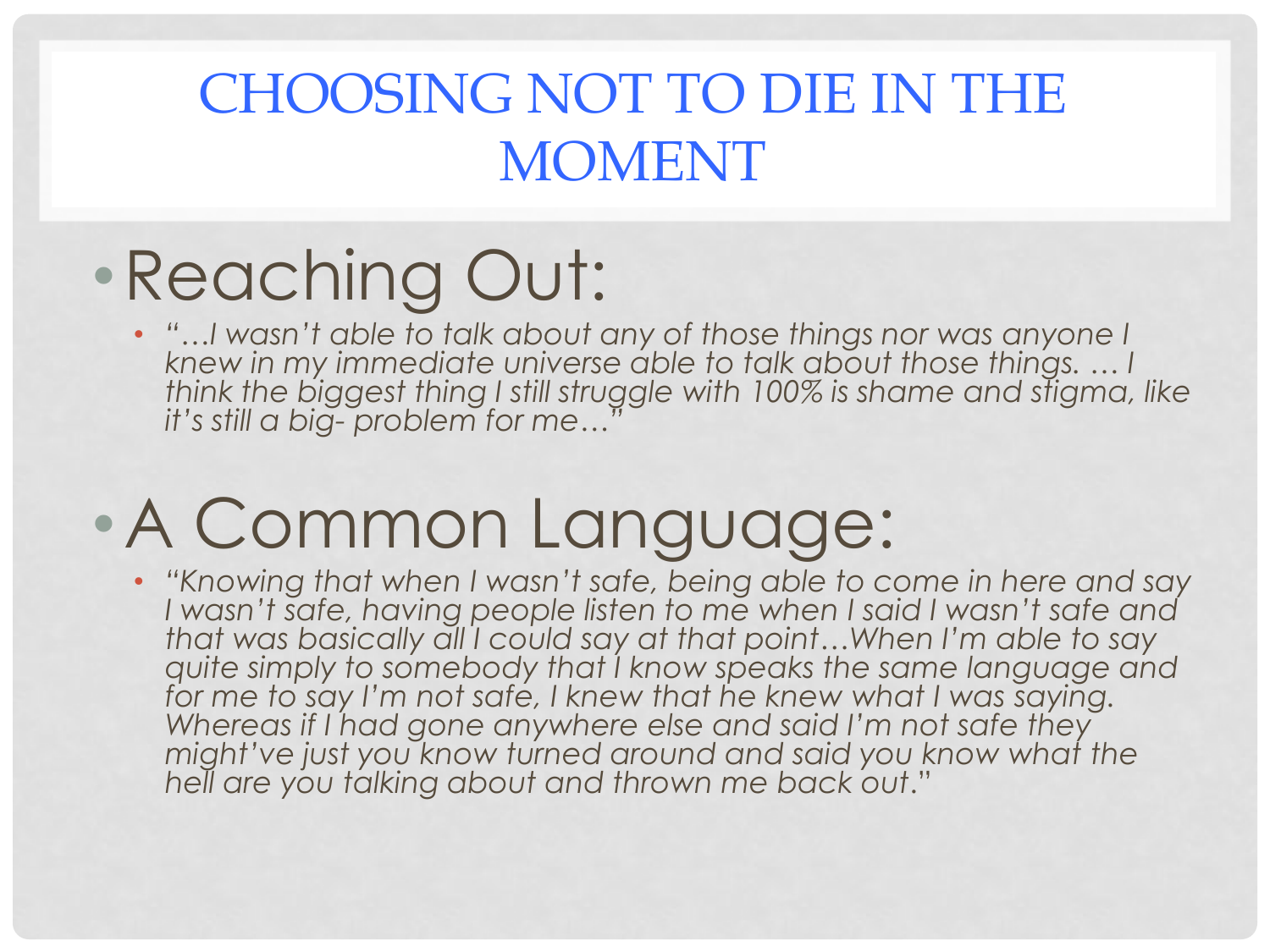# • Awareness, language, reaching out, courage:

• *"So part of our vocabulary is me explaining how I was feeling and part of the vocabulary was I can't explain this so hence I want to end my life. So it was the double whammy of I can't communicate what I'm feeling plus my actions are really scarey to most people and we can't talk about it… I think it takes a lot of guts for a person to say if I'm feeling very depressed or I'm isolating or whatever, it would be really helpful if you did x, y, z; like that's a really hard conversation to have with people"*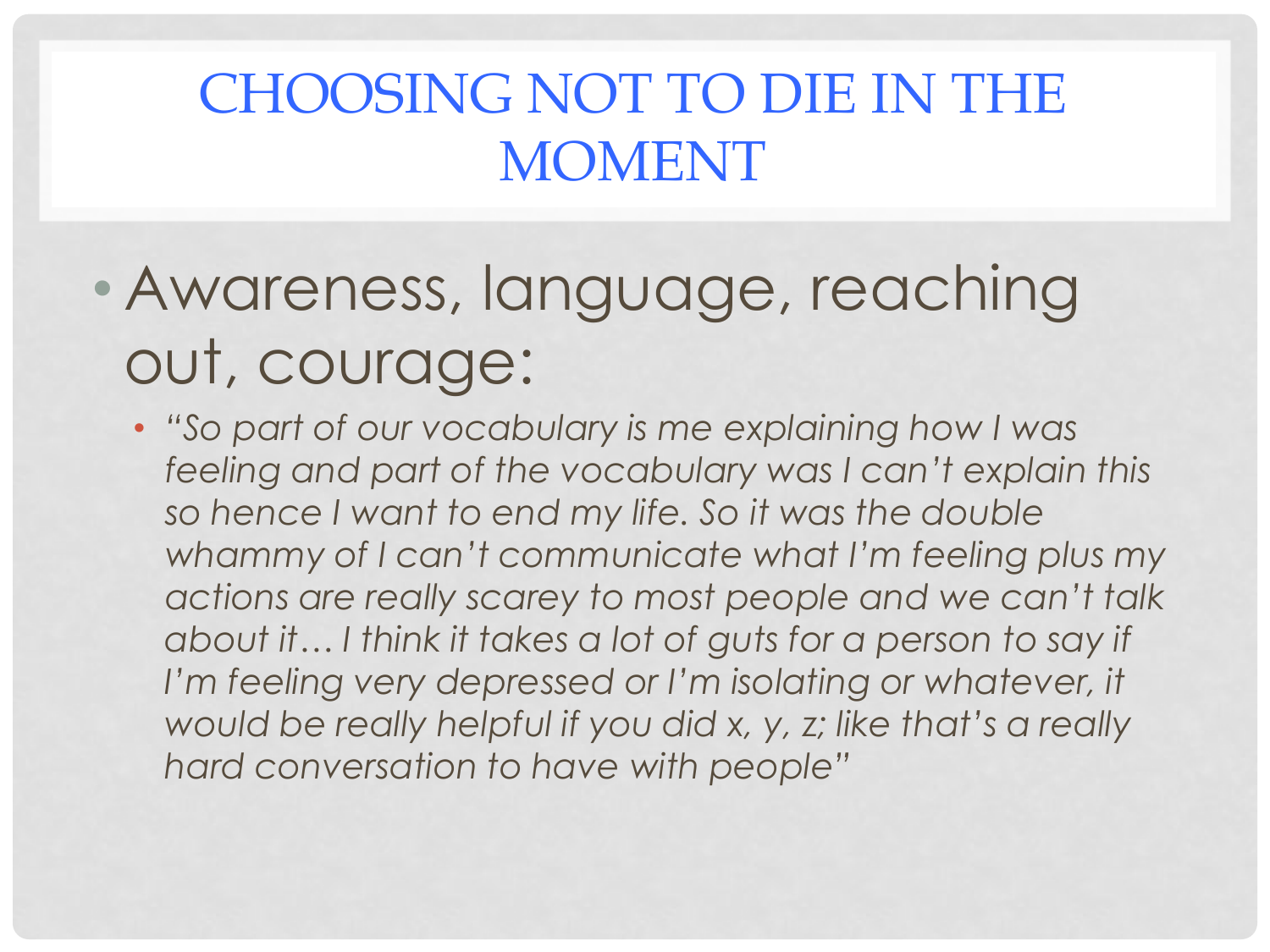### SURVIVING IN THE MOMENT

#### • Early stage of transition

- *"but I found a lot of the time I was kind of in a should I, shouldn't. You know like I need a reason why I shouldn't kill myself today and you know it's really looking like a good idea right now but I really need to know why I shouldn't do this right now. So I had a lot of internal discussion with myself you know okay this is my plan and I always had elaborate plans and I'd think (clears throat) for some things it was like well I can't do that right now …I'm going to come back to this thought because it's really sounding good to me."*
- successful navigation through crisis episodes in "*choosing not to die in the moment"* creates a foundational scaffold toward the possibility of "*choosing to live in the moment"*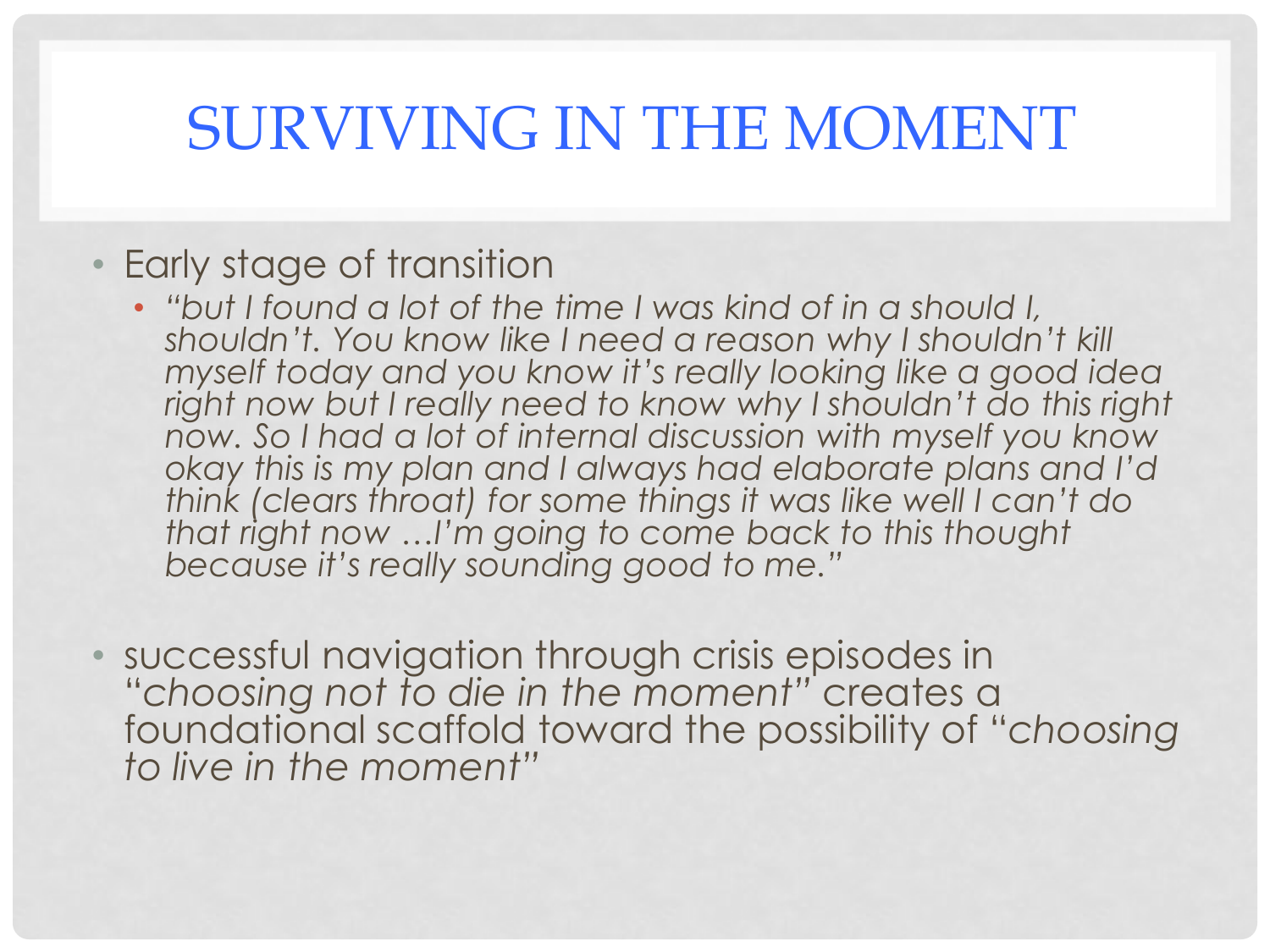## SURVIVING MOMENT BY MOMENT

- Making choices about one's life and destiny on a moment by moment basis without a clear commitment to life or death.
- Characteristics:
	- uncertainty and fear of life, death and the future.
	- Two interlinked states: choosing not to die in the momentchoosing to live in the moment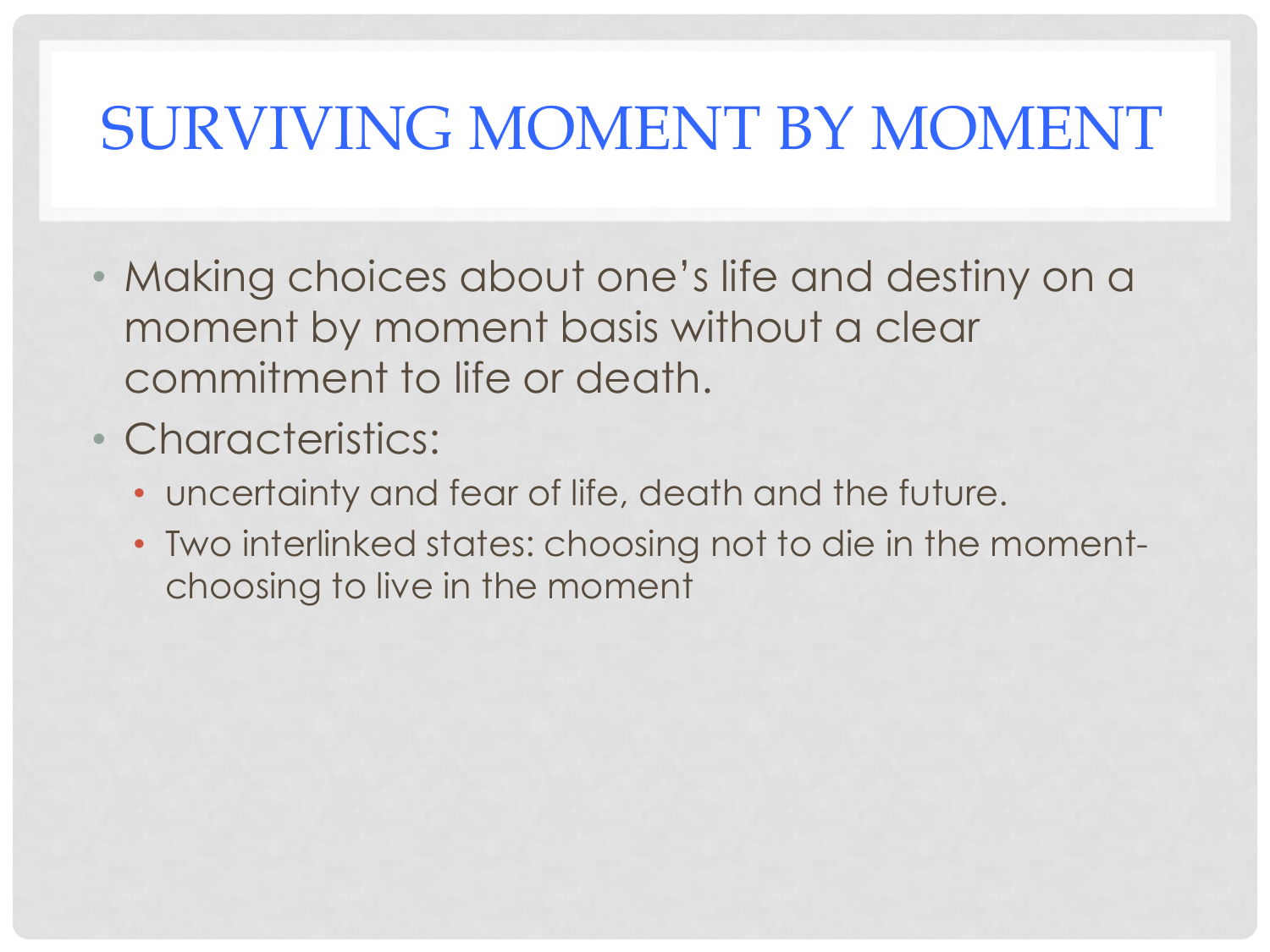### TIPPING AND TURNING POINTS: AMBIVALENCE

- *"Awareness is a curse*;*"... it became a bit of a battle in my head for a little while…"* (10:332-335)
- *"I was kind of stuck in I was too scared to die and I was too scared to live so I was like in this like limbo area…and that really kind of you know really you know really screwed me up and the hurting became more severe like" (14:582)*
- *" I didn't know how to live and it suddenly I think scarier and harder to live than it is to die..and it (dying) was just all I knew…making the choice to live is going against everything you know …" (13:218;231)*

Bergmans, Y., Langley, J., Links, P.S. & Lavery, J.V. (2009). The Perspectives of Young Adults on Recovery from Repeated Suicide-Related Behavior. *Crisis.* 30(3):120-127.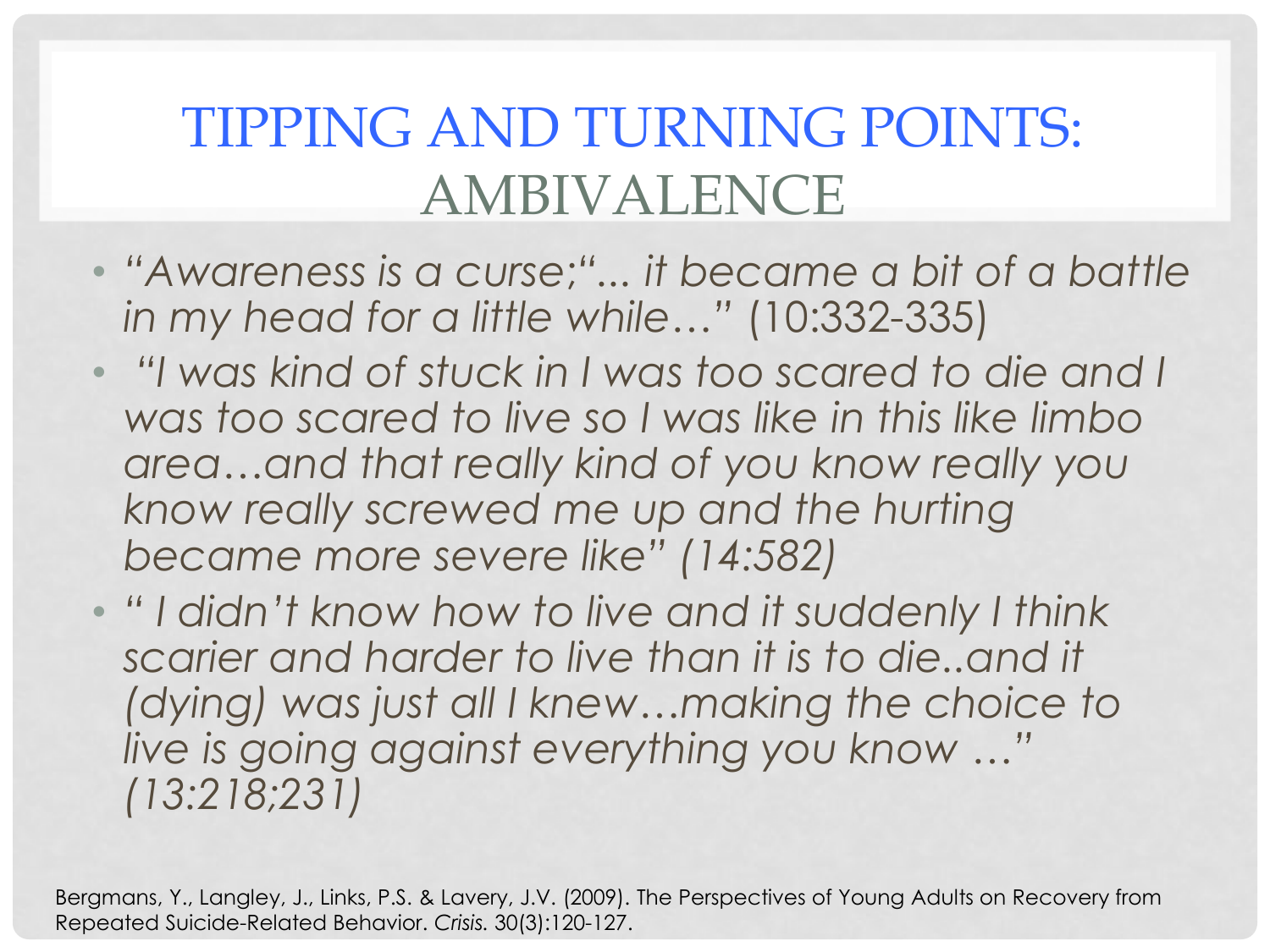- Loss of the past; stuck in the moment, an unknown future:
	- *"I wanted all the noise in my head and the um crying and the inability to, to function, get out of bed, I wanted that to*  end. I wanted, what I wanted to be happy and active and *the way I had used to be um but I didn't know how to get back to that so I had given up on that. I'd think oh I'm never going to be happy again. I'm going to live like this forever. Ah I don't want to live like this for the next 50 years of my life and it was just such a horrendous thought um that you know it, it seemed like a reasonable thing to do at the time."*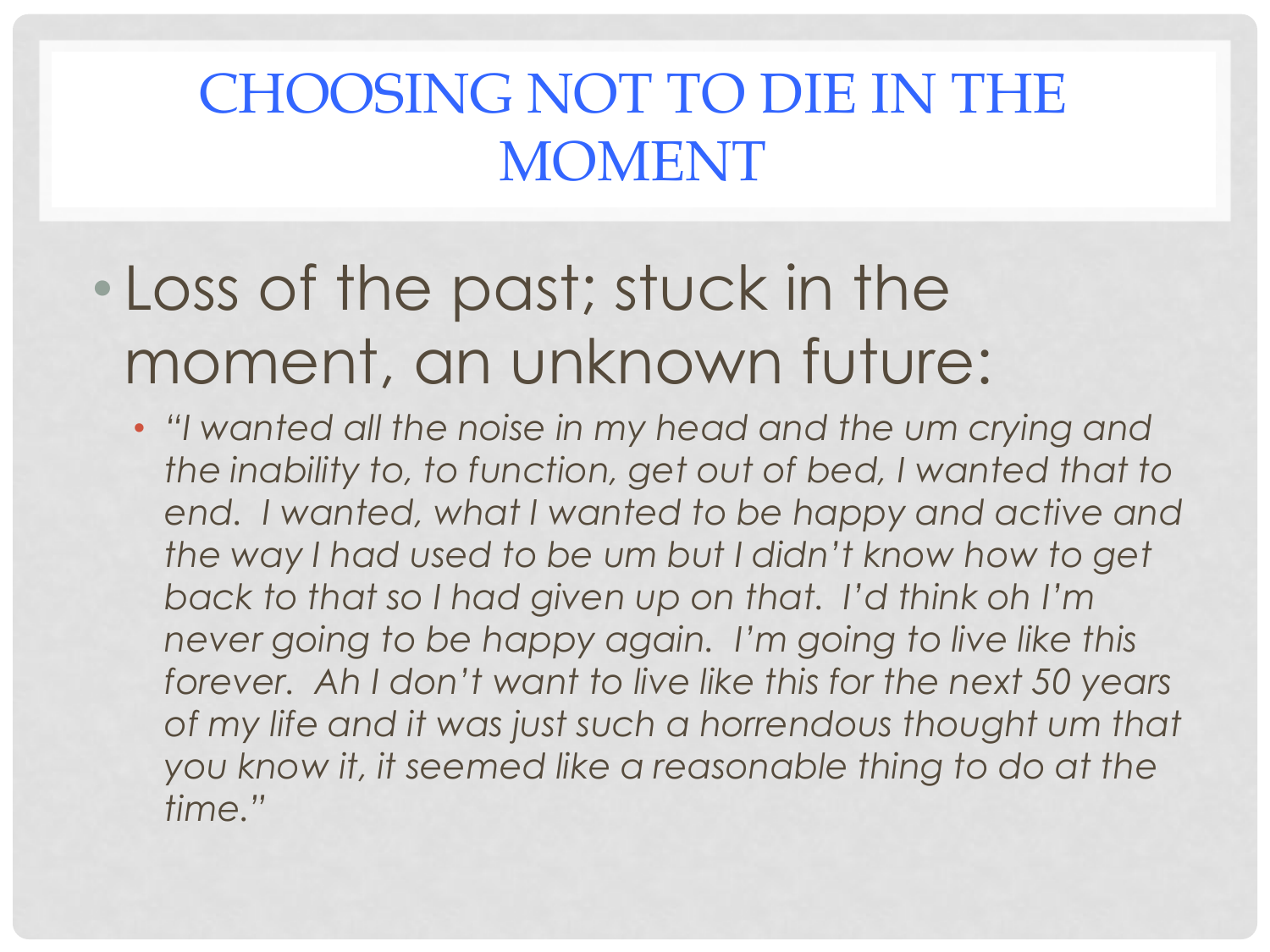How deep is the mud? Depends on<br>who you ask.

> We all go through the same stuff differently.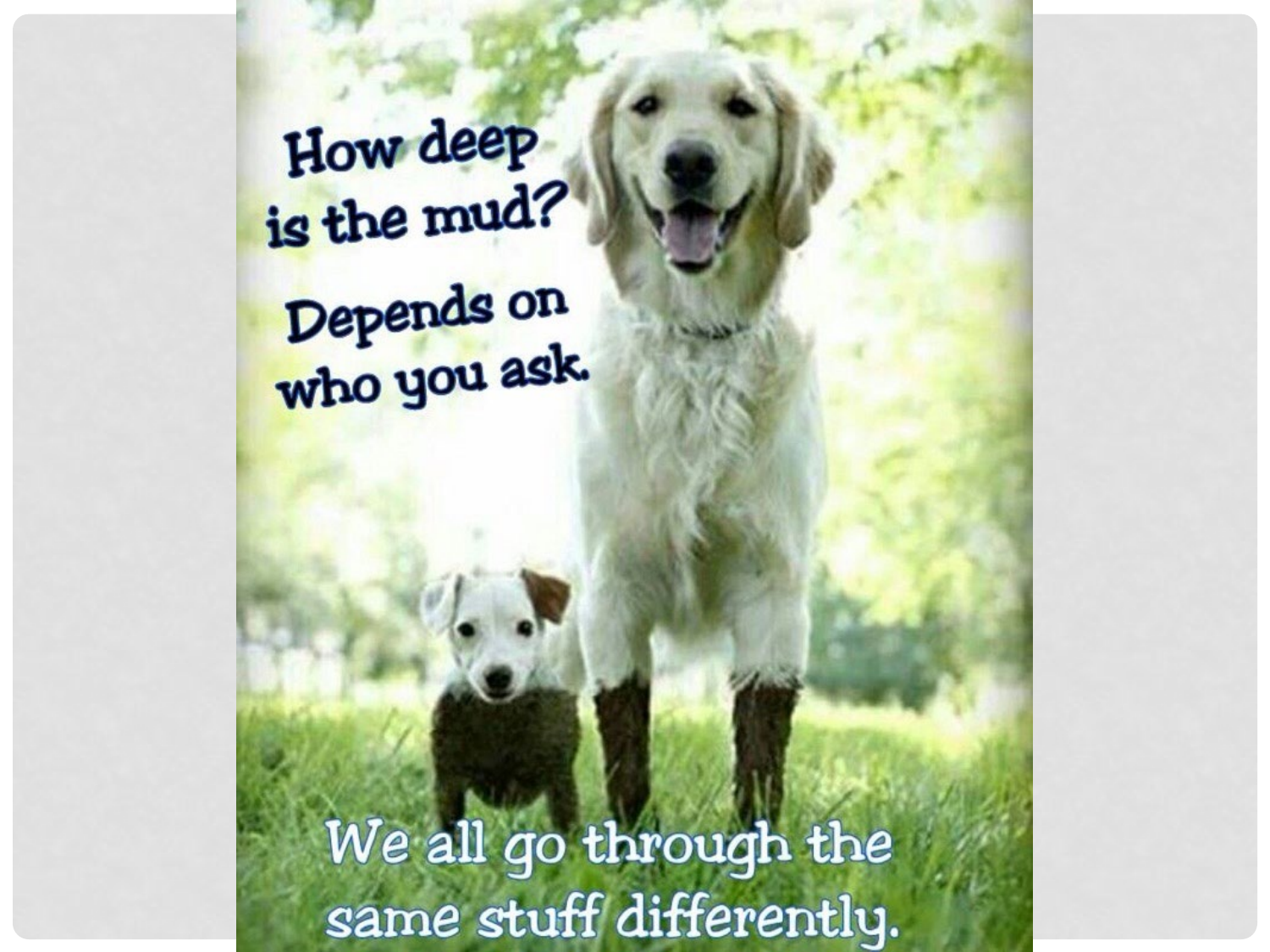- Experience/Feelings
	- Awareness of pain emerging; not out of control.
	- Names of some feelings.
	- Awareness of agency and skill.
- Thoughts/Choices
	- "Uh Oh…."….Awareness/Agency
	- "This has to stop".
	- "I need to/can....."
- Careprovider Response
	- Nonjudgmental support.
	- Recollection and validation of past successes and current challenges.
	- Expansion of emotional literacy, understanding, skill development.
	- "striking while the iron is cold" (Pine, 1986)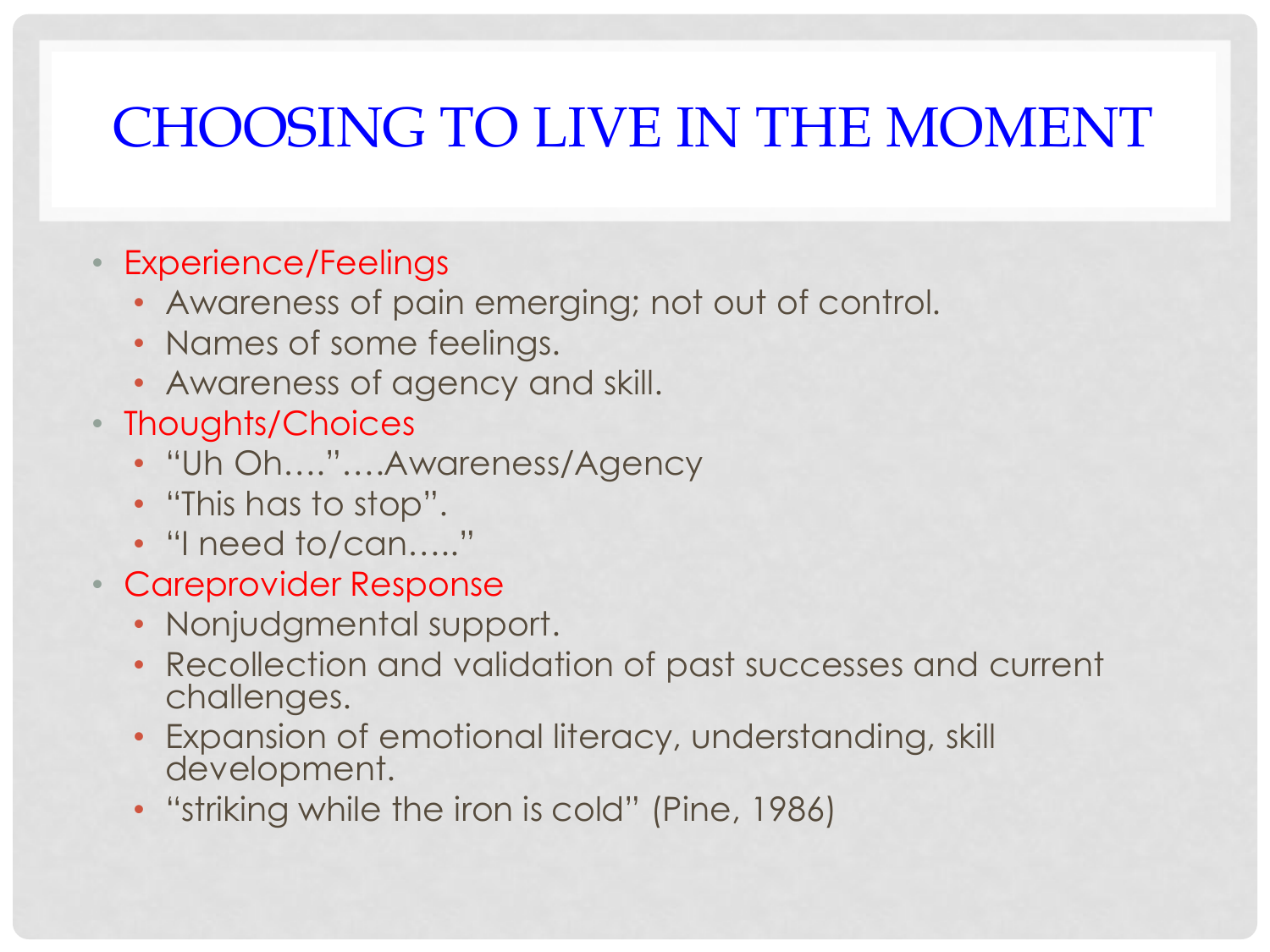• Need to have a base of successful navigation through crisis episodes in "*choosing not to die in the moment"* to create a foundational scaffold toward the possibility of "*choosing to live in the moment".*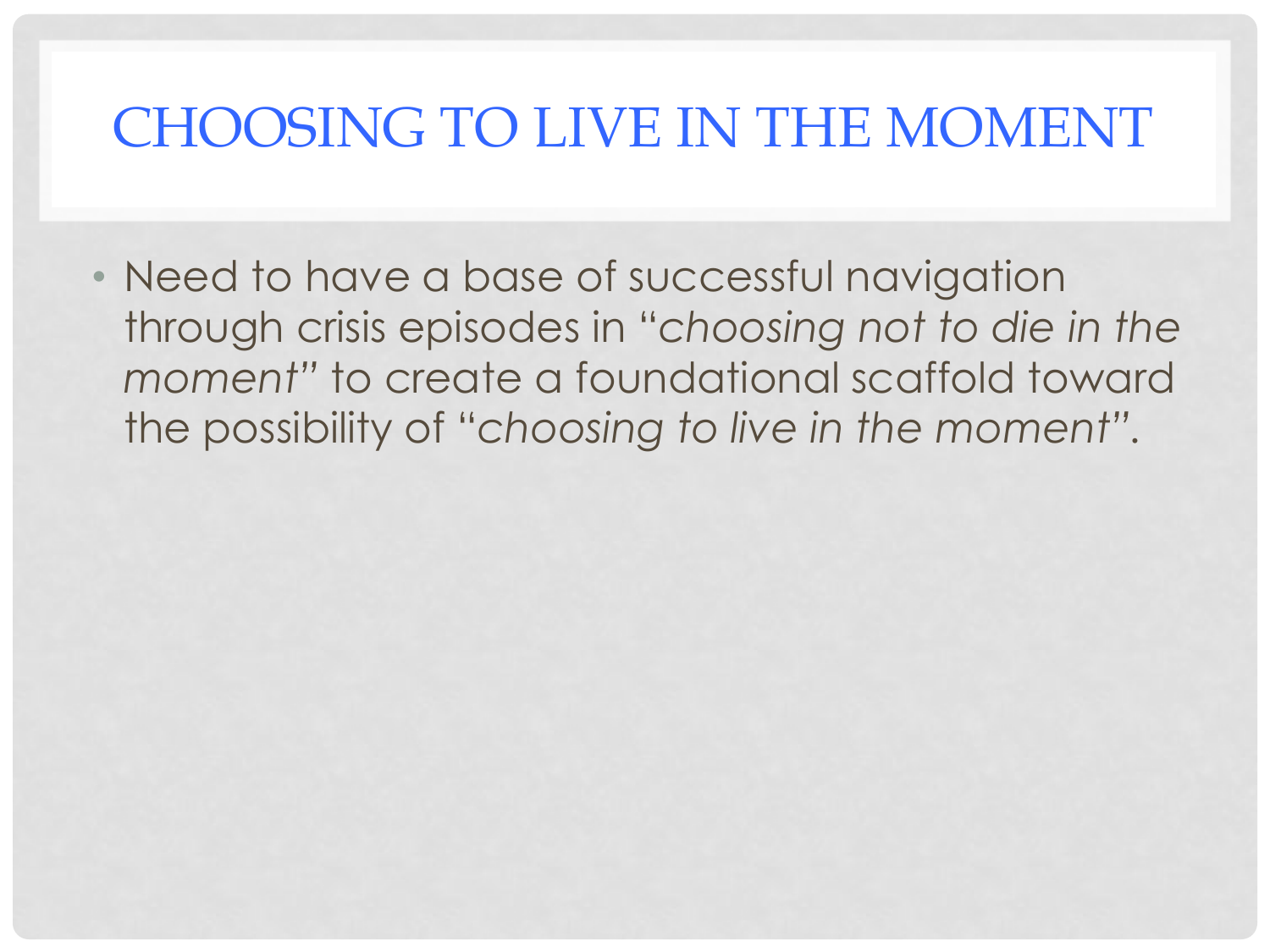## MOVING TOWARD LIFE

#### • Awareness:

- *"it was always about the behaviour … I wasn't looking at the reasons behind the behaviours and the foundations for them … I was acting out what I was feeling"* (13:901-905).
- "..[I] *needed people to point out to me that I was not my depression…to start to realize it."* (13:678-679).

#### • Strategies:

- a "*buffet*" (4:1958) of concepts, skills, insights, connections and awarenesses, unique to each client
- Connections with Careproviders:
	- *"Sincere…open" (2:922) "just having them listen" (5:561); "understanding" (6:69); " She was always up front and she was completely consistent"* (4:487)

Bergmans, Y., Langley, J., Links, P.S. & Lavery, J.V. (2009). The Perspectives of Young Adults on Recovery from Repeated Suicide-Related Behavior. *Crisis.* 30(3):120-127.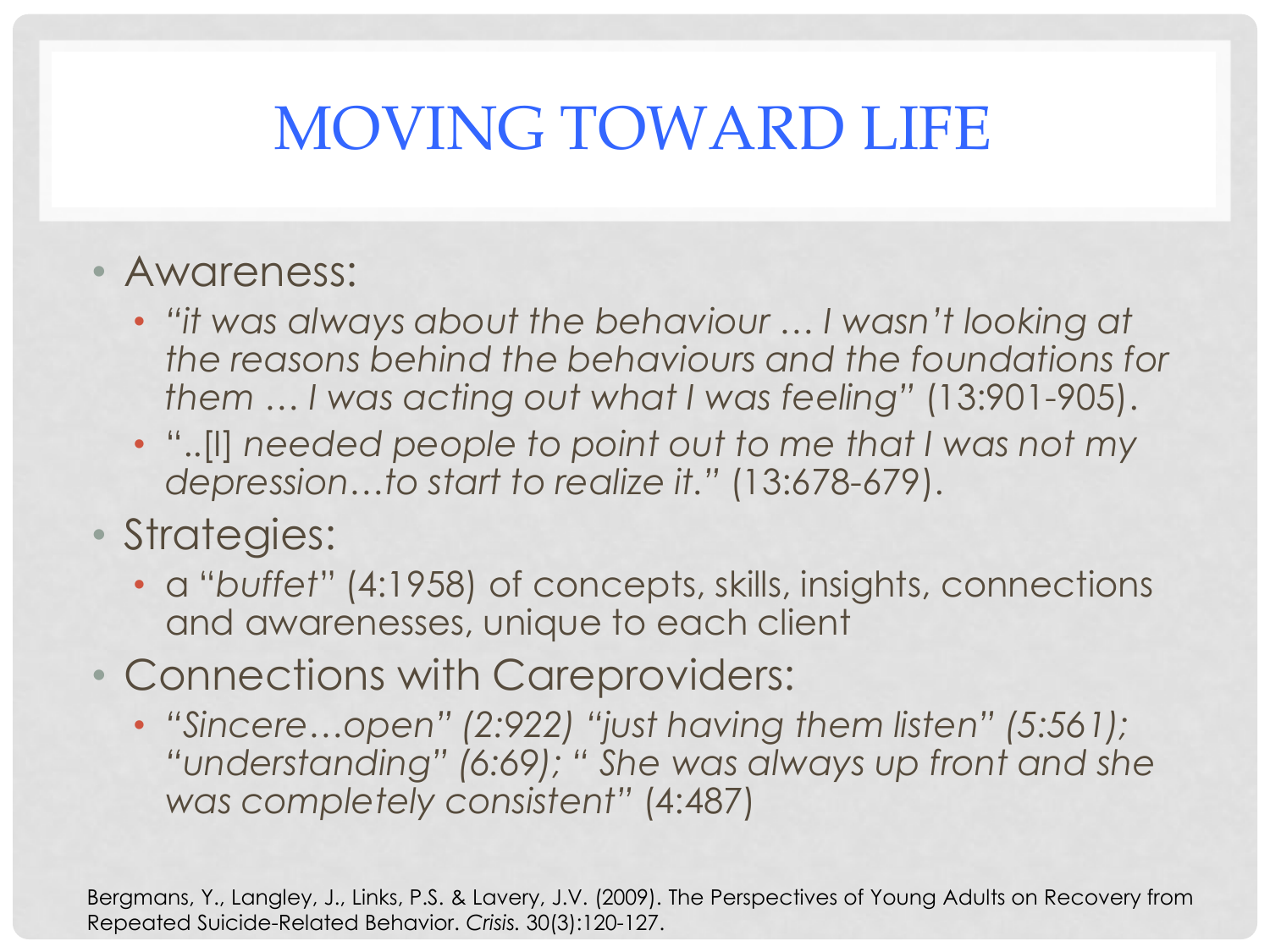#### • Trapped and uncomfortable :

- "*Well clearly whatever methods I've used weren't successful…so if that's my way of leaving the scene because things become too difficult …[it] doesn't even work. So um it kind of traps you in life (laughs) and then you have a choice which I guess I always had of making life worth living or finding another way [to end my life].*"
- "*I mean behavior you can change, not always the thought processes is what I'm finding. … it's a big struggle and, … it becomes a bigger struggle after you have more insight…You figure out that dying isn't as easy as maybe you had hoped it was at the time and living is a little easier but it's still overall a lot of work, a hell of a lot of work"*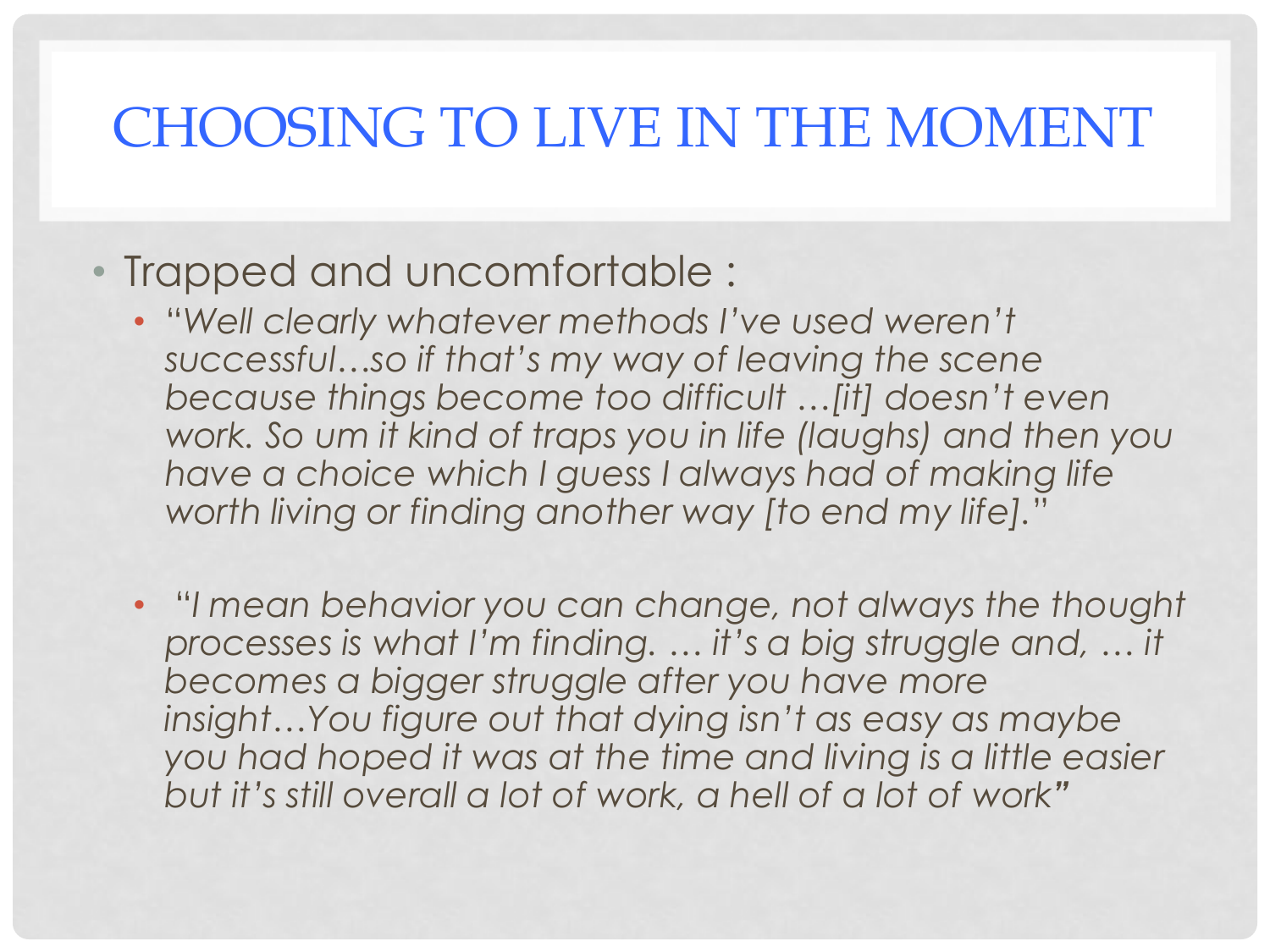#### • Learn, repeat, teach:

• *"… once I learned that… this too shall pass, … a feeling is just a feeling, … You say these things a hundred times over in your head enough times and that's when you learn …*  and then you go talk to your friends, family, your partner or *whoever and help get them to help reiterate that stuff with you, … you gotta teach yourself …that's what's destabilizing...give a vocabulary to yourself and then help others learn the vocabulary and accept the vocabulary as well. It's a lot of work and it can be very…like you know…upsetting and sad…end points and high points."*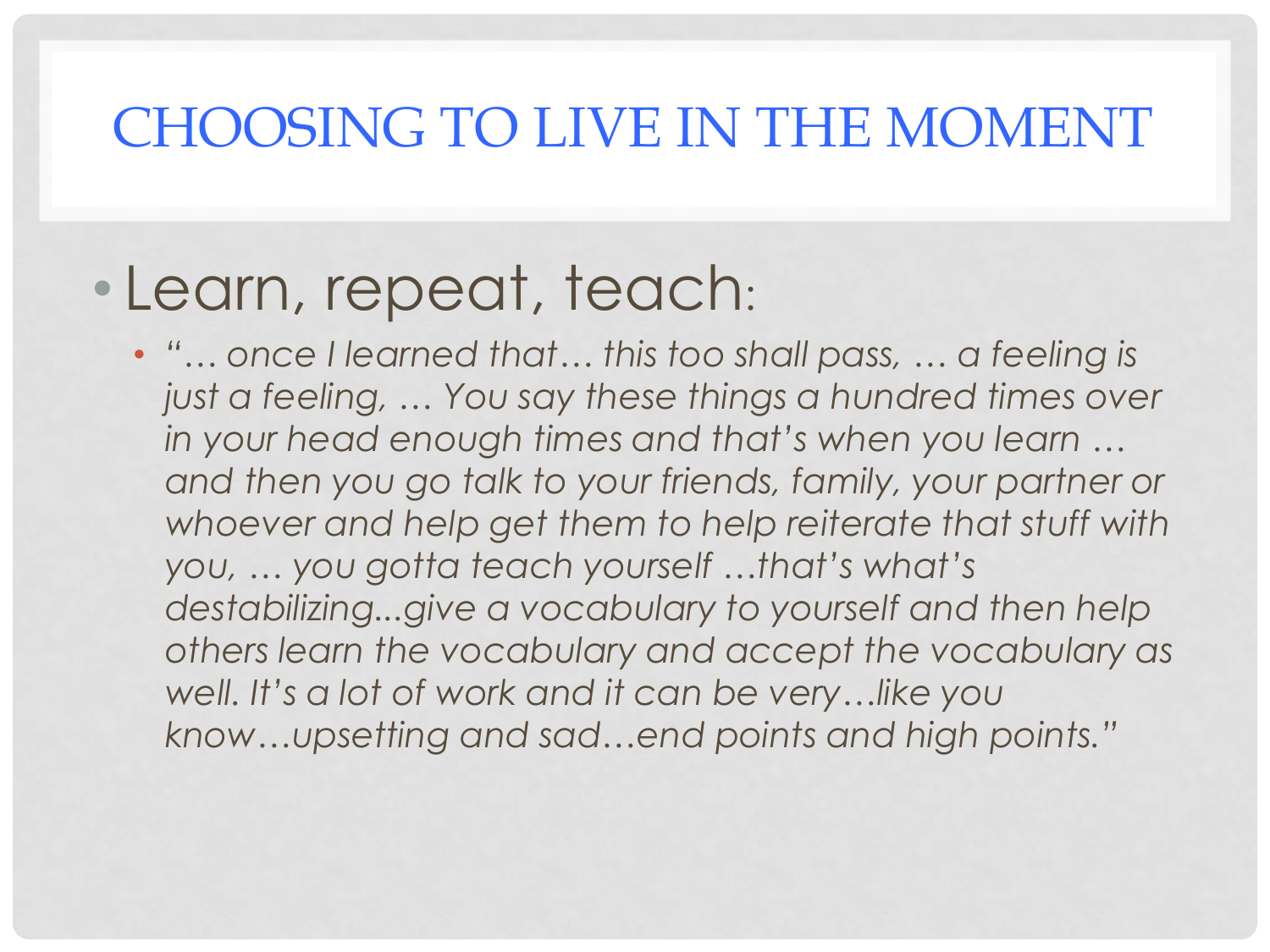#### • Not Alone:

• *"…when I could understand that people struggle with suicidality, that it's not uncommon, that people struggle*  with depression, that people struggle with thoughts of *harming themselves, … it just wasn't me because for a long time I just thought it was me. … once I learned that there were folks walking with heavy boots all over the place then, I just felt like I could say to my friends, my parents, like ya know, I'm not a freak here."*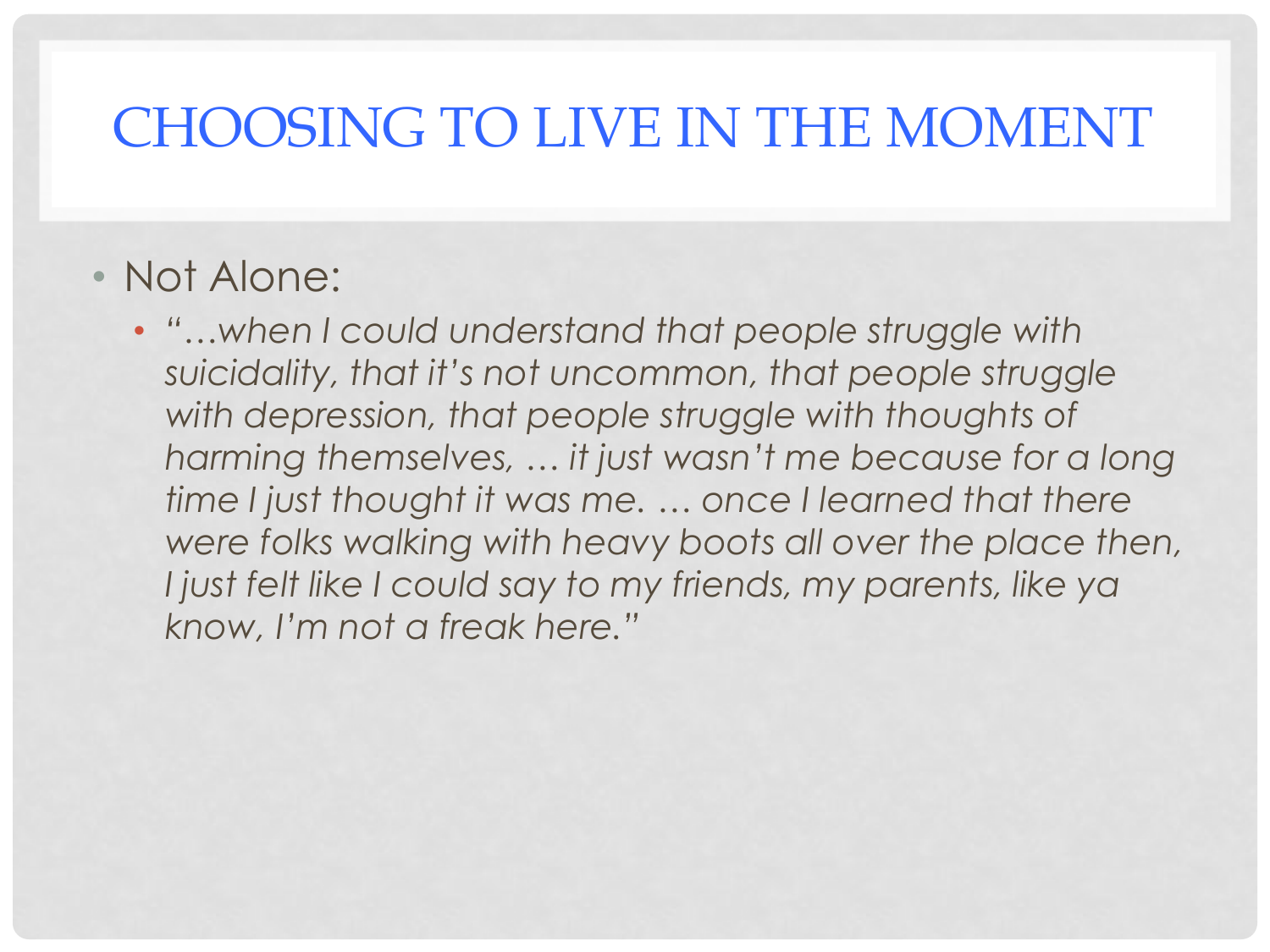#### • Being met with compassion:

• "*And he said well don't apologize, keep your dignity and just move forward. You've done something you shouldn't have done um but look at it that way, as something to learn from almost you know… Think oh crap I came that close did I really want to end my life…"*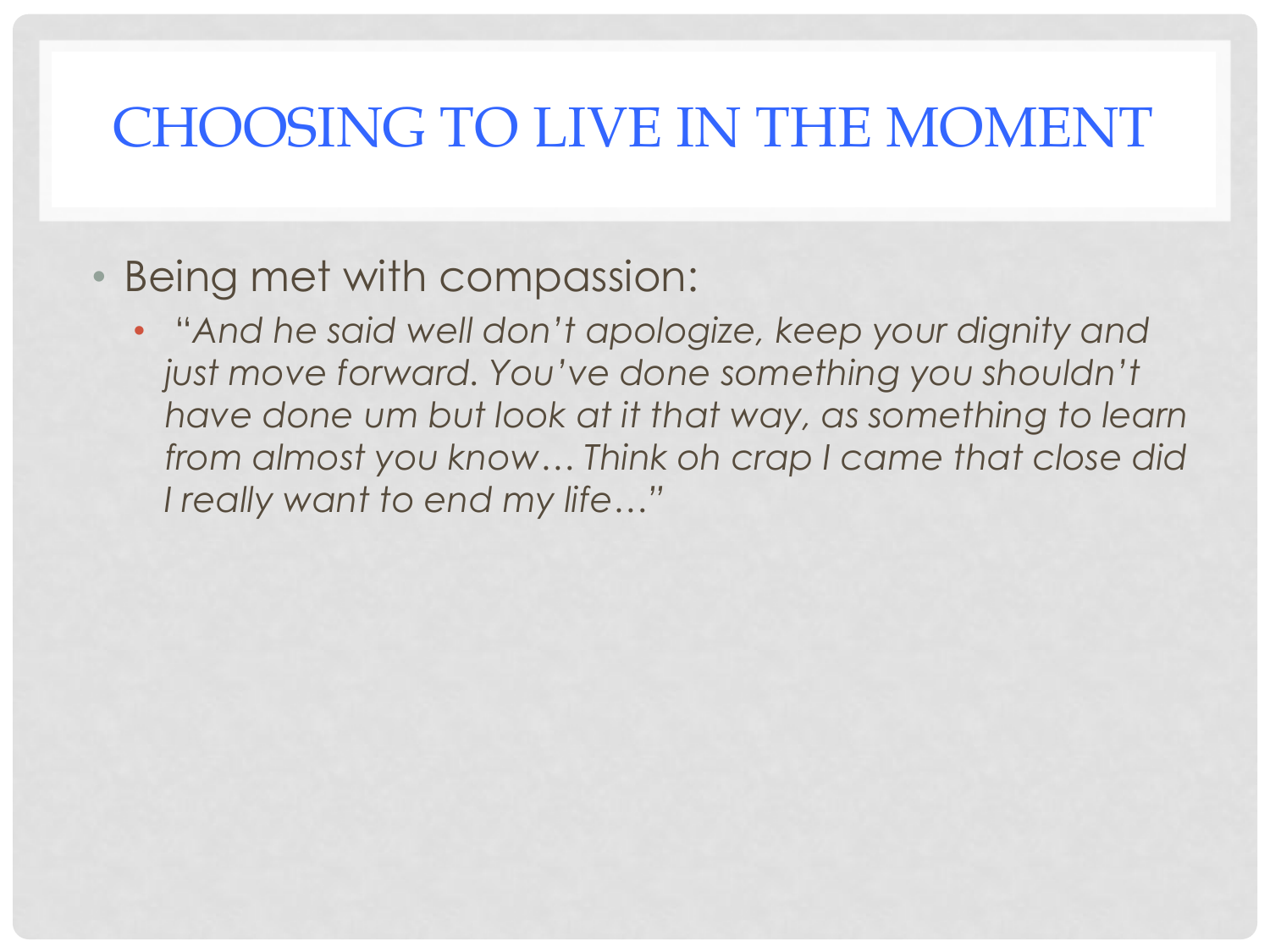## SURVIVING IN THE MOMENT

- Common themes: language, skills, connections, awareness and understanding:
- multiple challenges in the the process.
- Ambivalence highly fluid, nuanced and requires intervention to be congruent with the present state:
	- Both a lifeline and torture whereby assumptions about intent and meaning cannot be assumed.
	- Atransient state with great fluidity
	- Development of language, vocabulary and understanding of one's own experience.
	- Skills to keep safer, people who will understand and support.
	- Shame, stigma, losses can be hurdles to overcome.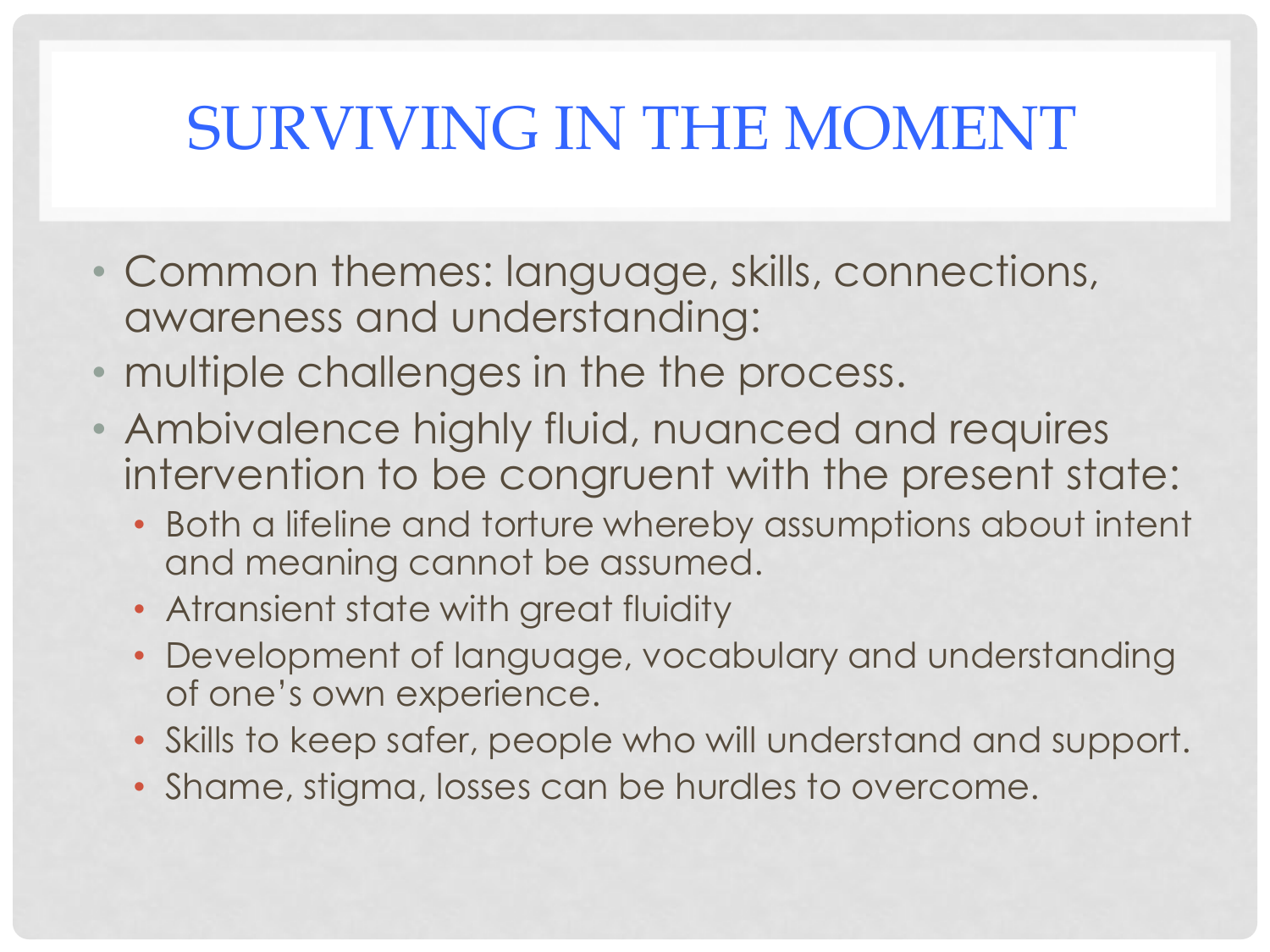## AFTER 40 WEEKS A CLIENT SENDS..

I meditate I do yoga I chant

…… And I still want to smack someone!

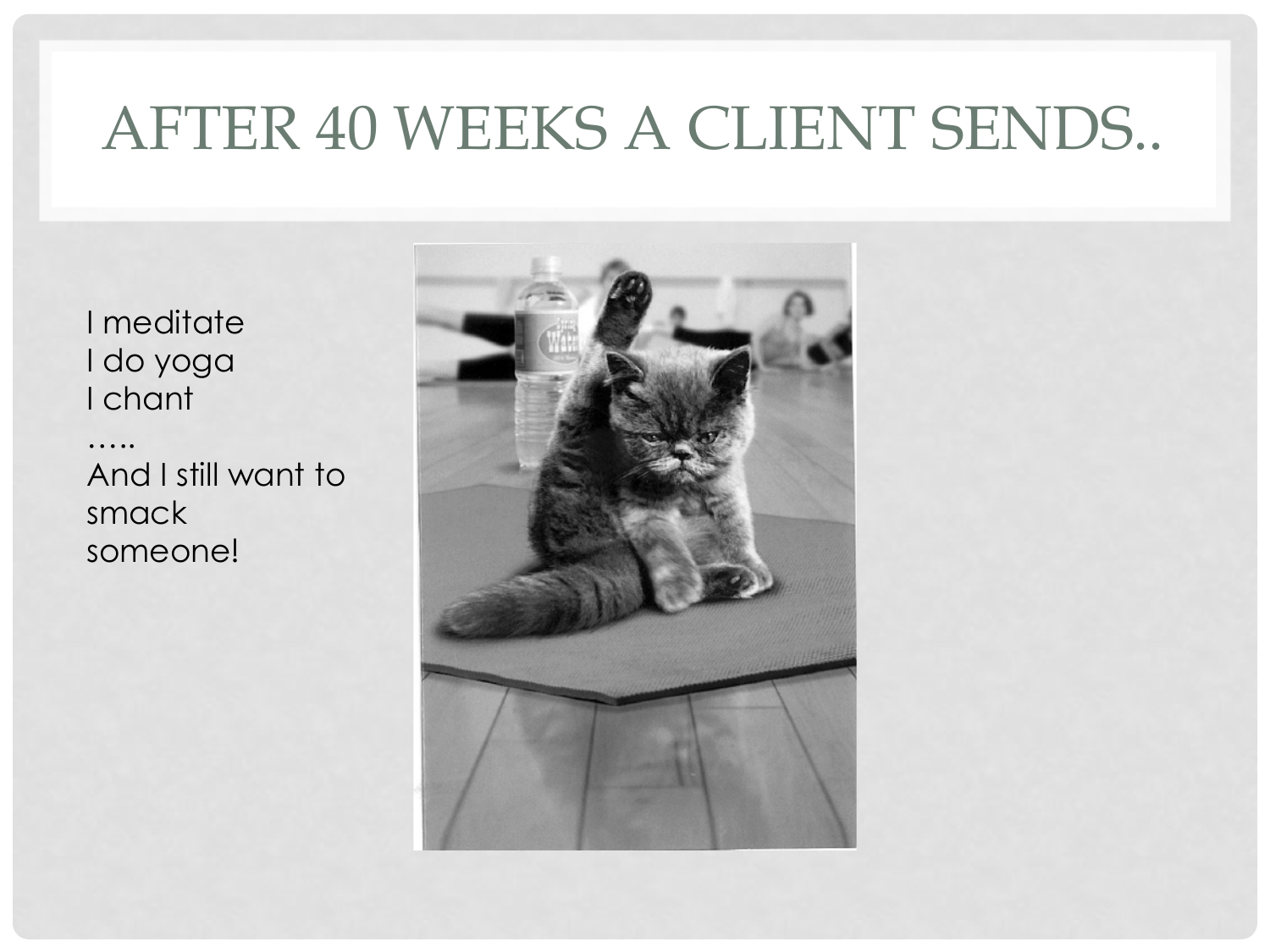# DYING TO LIVE

#### • Experience/Feelings

- Able to name current feeling(s).
- Awareness of agency and abilities.
- Awareness of vulnerabilities
- Thoughts/Choices
	- I can keep myself safe.
	- I know what to do.
	- I know who to go to.
- Careprovider Response
	- Support, validation, nonjudgment, challenge.
	- Insight and interpretation.
	- Continuation of development of emotional literacy and skill development.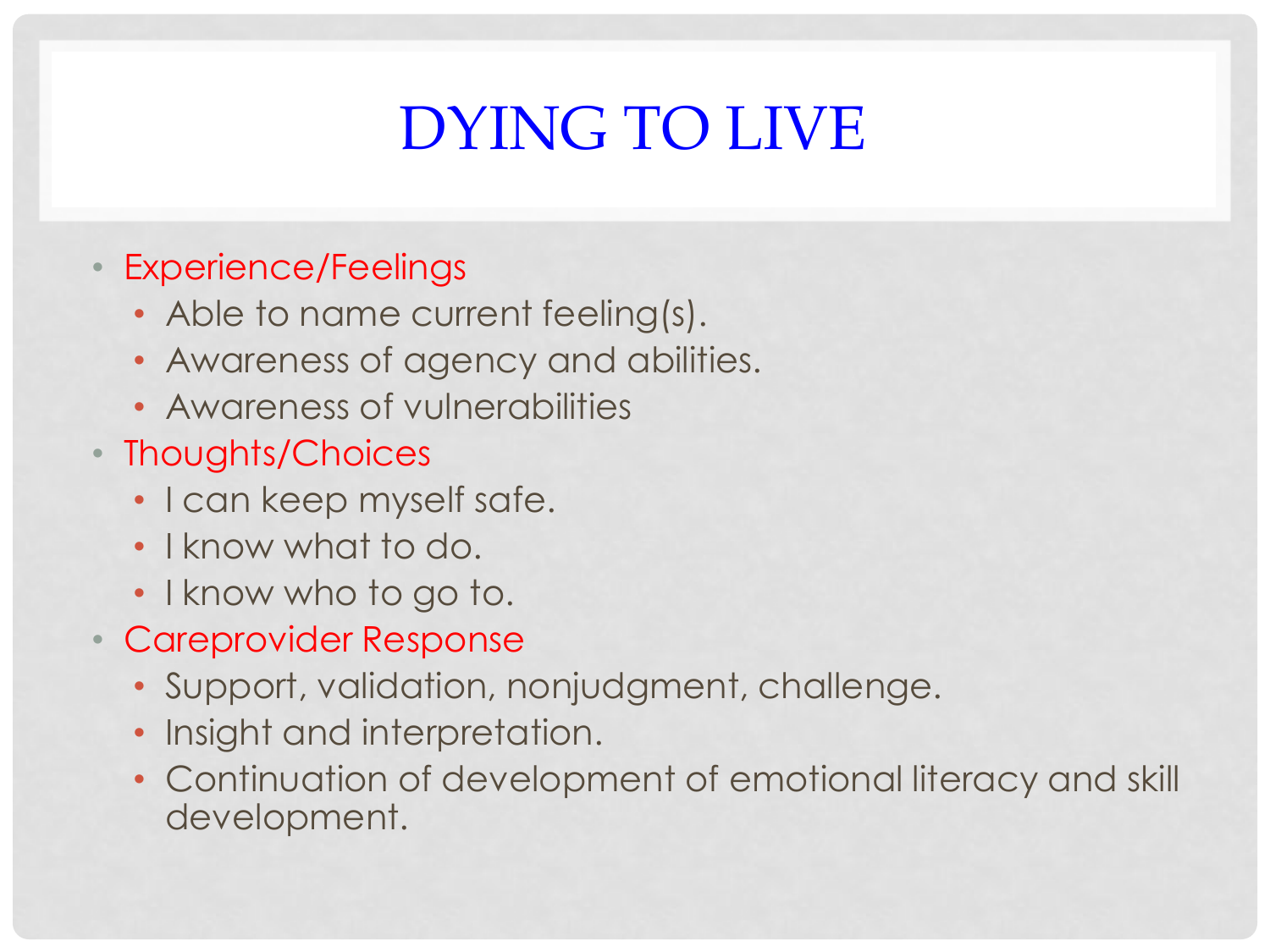### DYING TO LIVE: THE PROCESS

- "*Pockets of recovery."*
- "*Having a heavy back pack and you take out one book at a time until you can carry it."*
- "… *fight the demons every day, so that you see tomorrow…step by step, moment by moment".*
- "*I have the skills and the agony.*"
- *"I'm like a colouring book, black and white pages but every day I fill in another picture or a piece of a picture with colours.*"

Bergmans, Y., Langley, J., Links, P.S. & Lavery, J.V. (2009). The Perspectives of Young Adults on Recovery from Repeated Suicide-Related Behavior. *Crisis.* 30(3):120-127.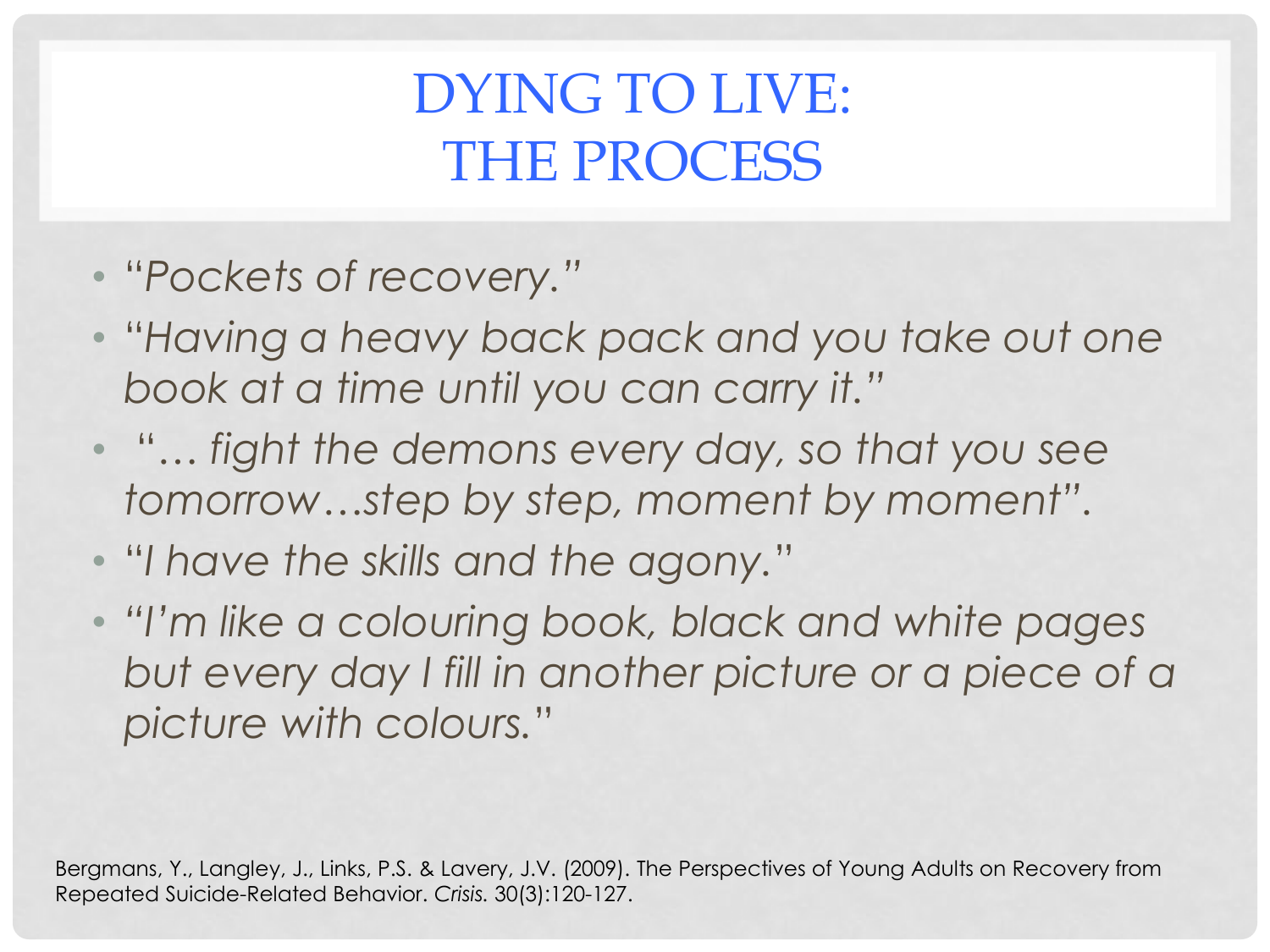## SAFETY PLANNING

#### • **Early Warning Signs:**

- Physical, cognitive, emotional, behavioural
- **Things I can do on my own to keep safe(r):**
	- Grounding, distraction, self-soothing
- **People who I can spend time with (or stay away from):**
	- Focus is not to discuss risk-movies, coffee shop, walk, etc.
- **People who I can reach out to when feeling unwell (or stay away from):**
	- Able to let me feel, cry, scream, be quiet, make tea.
	- Differentiate "doers" from "listeners"
- **Professionals I can reach out to:**
	- Therapist, counsellor, doctor, case manager
	- **Canadian Suicide Prevention Service: 1-833-456-4566**

#### • **Creating a safer Environment:**

- Reducing access to means
- Creating a safety/comfort box

Adapted from: Stanley B and Brown, GK (2008) Safety Plan Treatment Manual to Reduce Suicide Risk: Veteran Version http://www.suicidesafetyplan.com/uploads/VA\_Safety\_planning\_manual.pdf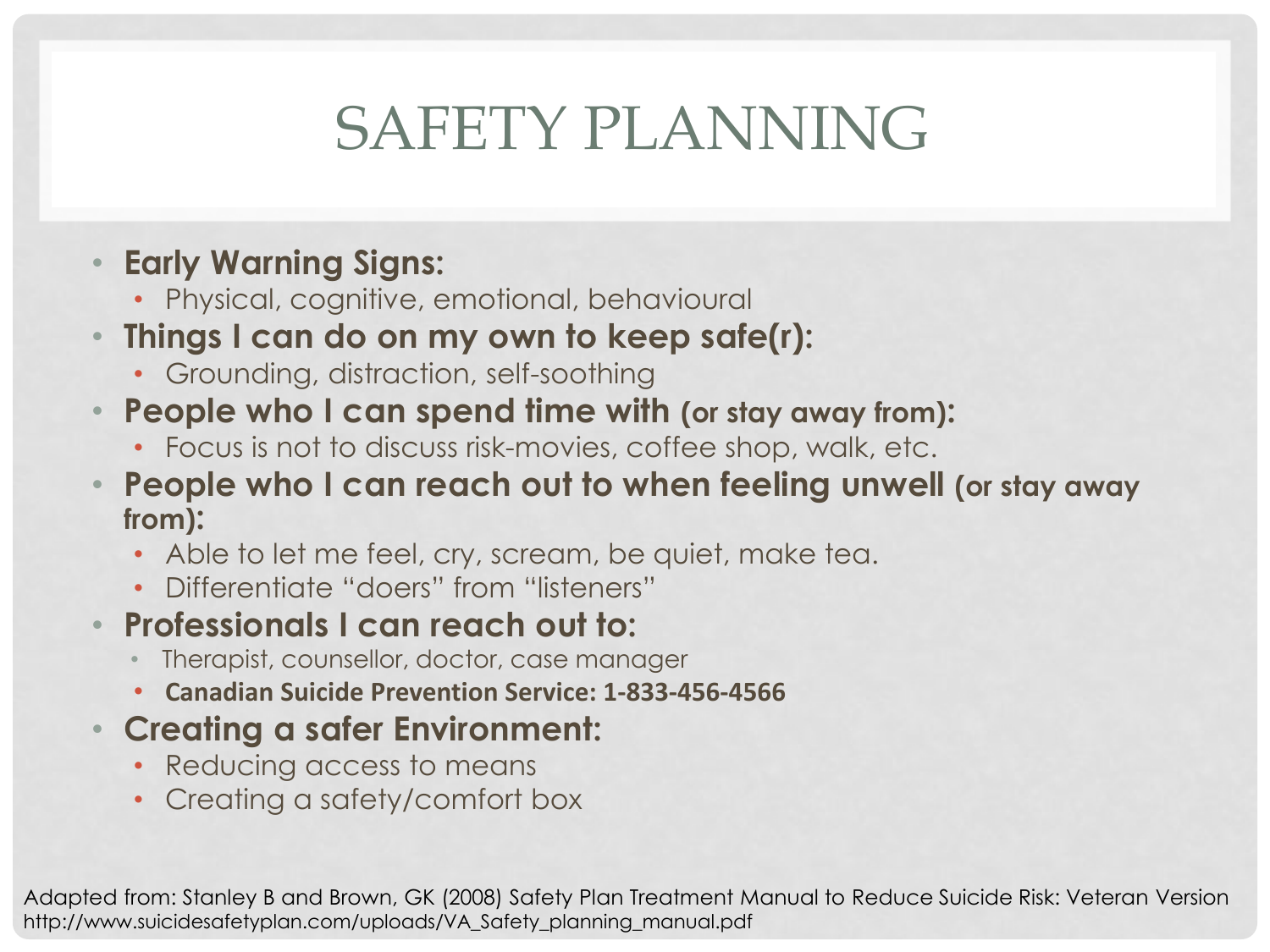## CARE FOR THE THERAPIST

- Know your institutional obligations and restrictions.
- Document, document, document!
- Consult (yes, ask for help) when in the least amount of doubt.
- Have regular supervision.
- Know your "allies" and "team".
- Know what helps you rest and restore for yourself...then do it! ©
- Keep learning…